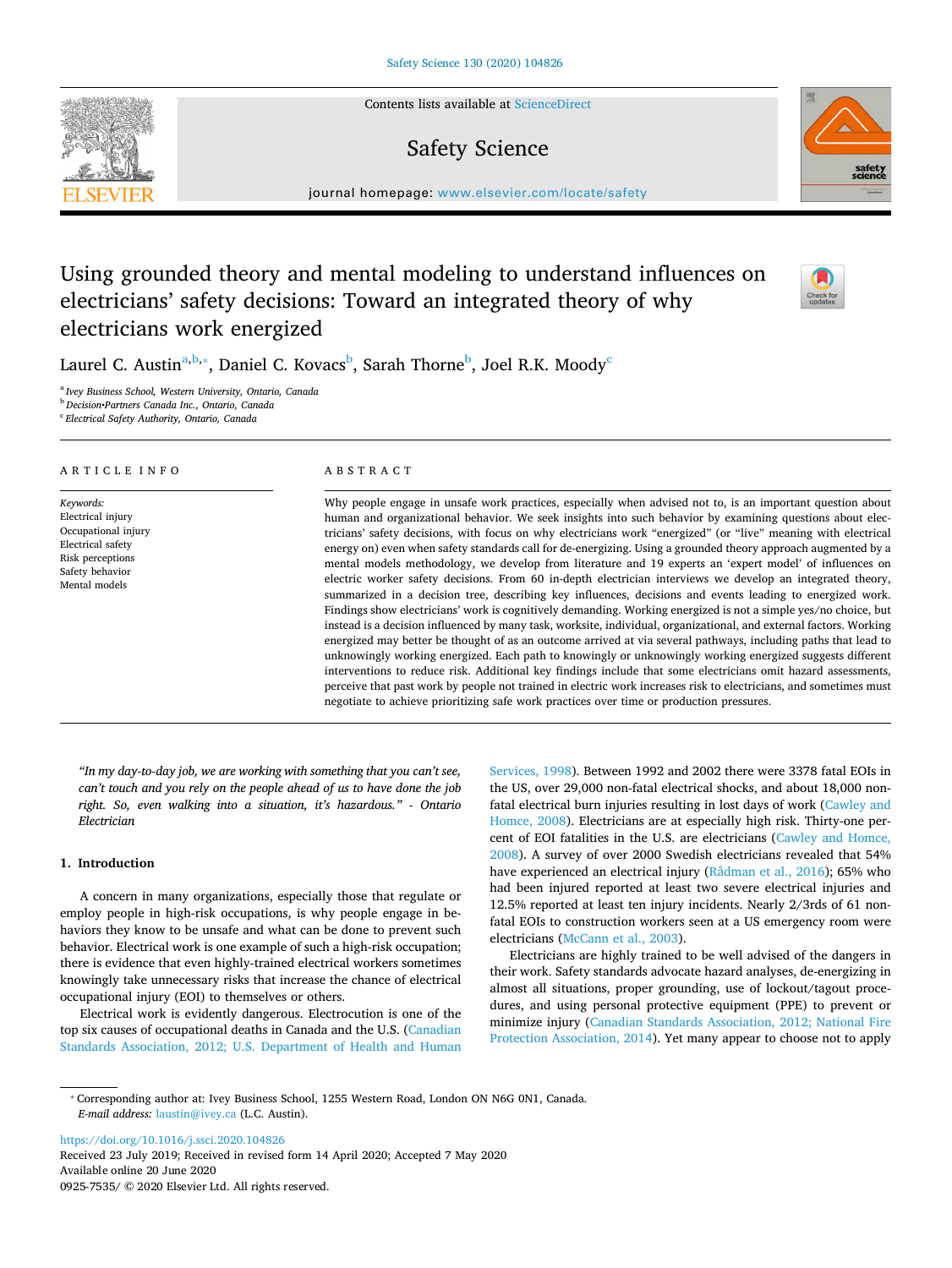these safeguards, at least some of the time. In Ontario, 70% of fatal EOI is attributed to use of improper procedures or human error [\(ESA, 2014](#page-11-2)). A study in Finland found that most electricians' electrical accidents were attributable to failure to de-energize, test voltage, ground, or protect against exposure to nearby energized wires or equipment ([Tulonen, 2010\)](#page-12-2). And, a study of EOI resulting from arc flash/blast in U.S. mines suggests that decisions by experienced electrical workers to not de-energize or to take other shortcuts are behind many incidents ([Kowalski-Trakofler & Barrett, 2007\)](#page-12-3).<sup>[1](#page-1-0)</sup>

Electrical injury results from direct contact with wires or objects carrying electrical energy (electric shock/electrocution) or from indirect contact due to electrical arcing. A decision to not work energized, then, eliminates the greatest component of EOI risk. $<sup>2</sup>$  This makes de-</sup> cisions related to working energized a natural focus for preventing EOI to electric workers – and for a study like ours. (Working energized is also known as 'working live', i.e., on live wires). Working energized presents as the result of an apparently singular decision to engage in a behavior obviously assocated with the largest component of EOI risk. Safety standards advise that working energized is only appropriate if working de-energized introduces increased risk (a rare situation), when the task cannot be completed without working energized (also rare), or when energy is at less than 50 V (Canadian Standards Association, [2012; National Fire Protection Association, 2014\)](#page-11-0). Concerns about electric worker decisions to work energized led the Electrical Safety Authority (ESA) to launch a "Don't Work Live" campaign several years before this research, involving posters and other communications di-rected at Ontario electric workers.<sup>[3](#page-1-2)</sup> Despite the campaign, ESA data shows that the number of electric workers suffering fatal EOI in Ontario remained fairly stable [\(ESA, 2014](#page-11-2)). This perplexing reality suggests that the apparently singular nature of the decision to work energized conceals not-very-singular complexities, which have not been adequately surfaced in past research.

It has long been observed that when empirically investigating occupational injury events, investigations often stop with identifying easily observable, immediate causes of the event – unsafe conditions, unsafe acts, or chance variation – and that this leads to blaming victims, and not investigating further to determine root causes ([Hofmann and](#page-12-4)  [Stetzer, 1998; Holden, 2009; Jørgensen, 2016](#page-12-4)). The common thread in complaints about such investigations is that methodologies used to investigate injury-causing events provide little or no insight into influences on the unsafe choices and behaviors that contributed to those events, and so offer no insight into how to change decisions, behaviors, and thus, outcomes. Jørgensen suggests a need for structures that link factors in a causal chain to make clear to individuals their own roles in causing or preventing accidents, while also illuminating other causes. Such structures would, it seems, need to delve deeper than the immediate, directly observable causes of events to explore the reasoning of actors who engage in unsafe behaviors.

The ESA desired research into influences on electric safety decisions generally, and most importantly, into *why* electricians work energized.

ESA wanted to go beyond the limitations of past studies and understand what lies behind unsafe decisions and actions in order to have a better basis for developing policies and communications to change behaviors and achieve better safety outcomes in Ontario. To this end, we combined a grounded theory approach ([Corbin and Strauss, 1990; Glaser](#page-11-3)  [and Strauss, 1967\)](#page-11-3) with a *mental models* methodology ([Morgan et al.,](#page-12-5)  [2002\)](#page-12-5) to achieve access to deeper influences on the behaviors of interest, and develop an integrated theory of the key decisions and events that lead to electricians working energized.

Well-tested and widely used in behavioral science, mental models methodologies use in-depth interviewing and other elicitation techniques to develop representations of the interrelated beliefs – i.e., the mental models – that influence decisions and behaviors. Situations people encounter are interpreted through the lens of their mental models [\(Johnson-Laird, 1983\)](#page-12-6). These develop over time, and are based on values, priorities, experiences, observations, formal education, training and received communications.

Mental models research methodologies are designed to provide insight into why people behave as they do, often as a basis for developing evidence-based communications or interventions to change behavior ([Bostrom et al., 1994; Downs et al., 2004; Morgan et al., 2002; Wood](#page-11-4)  [et al., 2017](#page-11-4)). Several mental models studies have been conducted in the domain of occupational health and safety (e.g., [Cox et al., 2003; Lingard](#page-11-5)  [et al., 2015; Ng and Chan, 2017; Prussia et al., 2003](#page-11-5)). In our study, the approach adds to the methodology of grounded theory by providing a systematic means of bringing into view the cognitive processes by which individuals arrive at specific decisions (such as the decision to work energized). This enlarges and enriches the empirical data set that can serve as the basis for grounded development of theory. Others have used a grounded theory approach in qualitative analysis of mental models interviews to identify differences in expert and lay beliefs as a precursor to developing risk communications [\(Cox et al., 2003; Thomas](#page-11-5)  [et al., 2015\)](#page-11-5). This is the first study we know of to use mental modeling within a grounded approach to access previously un-accessed levels of data in order to have deeper grounding for the development of behavioral theory.

Why electricians work energized, even when they know they should not, then, is the primary research question addressed in this article. We sought to answer it via a workshop with 19 experts, detailed interviews with 60 Ontario electricians to elicit their mental models of influences on risk of injury, and rigorous analysis of resulting data. We suggest that a grounded theory approach that leverages a mental models methodology to make injury event precursors more visible might yield new insights into more general questions as well.

In the next section we discuss theories related to risk taking and safety behaviors in organizations generally and then summarize factors suggested in the literature as relevant to EOI specifically. This is followed by research methods and then empirical findings including an expert model of influences on electricians' electrical safety decision making and behaviors. In the section called "A theory of working energized and risk mitigation implications," we present an integrated theory of electricians working energized, illustrated with a decision tree. This is followed by discussion, limitations, and conclusions, including discussion of how a combined mental models and grounded theory development methodology can help us refine general theories of risk-taking behaviors.

## **2. Background**

We consider five distinct theoretical perspectives on occupational safety/injury: the public health perspective on occupational injury, behavior-based safety, safety culture/climate, the systems approach to socio-technical systems, and a decision theoretic approach.

Most research on occupational injury takes a public health perspective using quantitative methods to assess factors associated with injury rates ([Smith, 2001](#page-12-7)). Factors examined typically relate to the

<span id="page-1-0"></span> $1$  Arc flash/blast results when electric current travels through the air to another object that offers conduction or grounding potential – including a human body [\(Picard et al., 2013](#page-12-8)). This leads to injuries from heat, light, and waves of high air pressure; arc blast can throw workers, causing blunt force trauma, cuts, and abrasions; impulse sound waves can cause temporary or permanent hearing loss. Arc flash/blast is responsible for 2% of fatal EOI and 31% of non-fatal EOI in US construction ([McCann et al., 2003\)](#page-12-1).  $\frac{2 \text{ }}{ }$  2 Though not, as we shall see, all risk; electricians can work energized when

<span id="page-1-1"></span>they believe they have de-energized. For example, they may have de-energized only to have someone else re-energize circuits without their knowledge. Working near live wires also poses risk of EOI.

<span id="page-1-2"></span> $3$  Electrical Safety Authority (ESA) is an administrative authority that acts on behalf of the Ontario Provincial Government to monitor and license electrical contractors, and improve electrical safety in the province. ESA funded this research.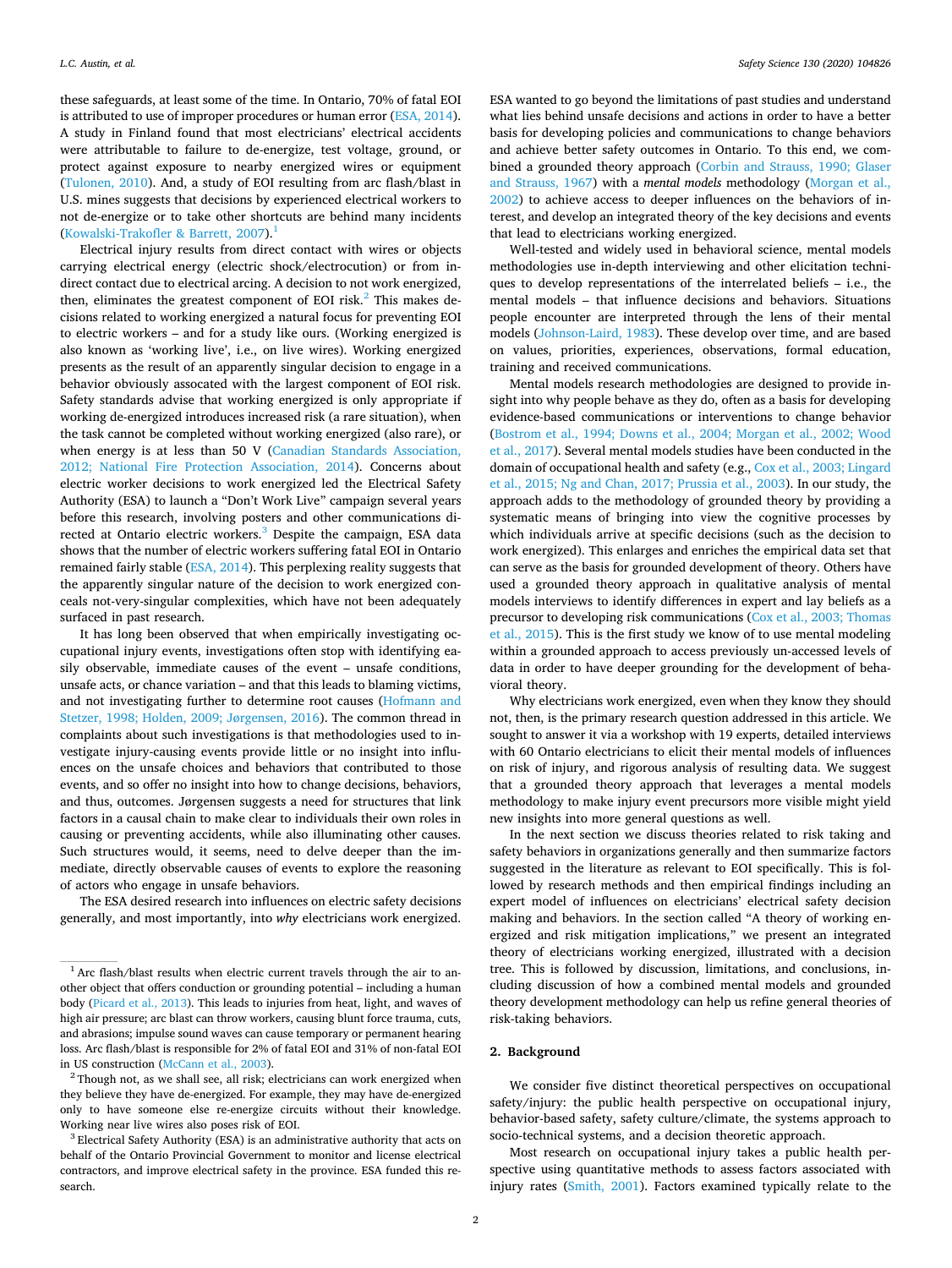injured person (demographics, occupation, training), the context (e.g., industry, type of work being done), and injury cause (e.g., "contact with current of machine, tool, appliance or light fixture"). Often factors examined are those available in government repositories of data employers must report following fatal or serious occupational injuries. This line of research sheds little, if any, light on individuals' behavior and none on their decision making, although it may be that the factors examined reflect influences on decisions and behaviors.

The behavior-based safety perspective has roots in organizational behavior research where the focus is on relationships between goals, intrinsic motivators (e.g., a feeling of work well done), extrinsic motivators (e.g. salary), job design, and propensity to work toward organizational goals ([Amabile, 1993; Corgnet et al., 2015; Hackman and](#page-11-6)  [Oldham, 1976\)](#page-11-6). Typical change efforts involve detailed analysis of welldefined tasks in specific contexts, introduction of new technologies and methods to change behaviors, setting of performance goals, observation and measurement after a change, and rewards and feedback to reinforce desired behaviors [\(Choudhry, Fang, & Mohamed, 2007; DeJoy, 2005;](#page-11-7)  [Tharaldsen & Haukelid, 2009\)](#page-11-7). This line of research suggests that goals, motivators, workplace context, tasks and job design affect workers' behaviors; studies typically do not examine cognition.

The safety culture and safety climate literatures ([Casey et al., 2017;](#page-11-8)  [DeJoy, 2005; Hofmann and Stetzer, 1998](#page-11-8)) are rooted in the broader organizational culture literature which assumes that leaders affect organizational culture which influences employees' values, attitudes and behavior [\(Schein, 2010, 1996](#page-12-9)). While many theorists distinguish organizational climate (what people experience in terms of everyday policies, practices, etc.) from organizational culture (values and beliefs about how things are), the two are often not distinguished in the safety literature ([Casey et al., 2017](#page-11-8)). Constructs considered in safety culture/ climate research include leader behavior and communications, management style and commitment to safety, safety communications, safety training and activities (e.g., safety meetings, checklists, and feedback), norms and values, and attitudes and beliefs (see also [Choudhry et al.,](#page-11-7)  [2007\)](#page-11-7). The focus in these research streams typically is on organizational-level constructs that are likely to affect individuals' beliefs, measures of worker attitudes toward safety, and possibly some other belief measures.

Research on large-scale accidents uses a systems approach to understand how complex socio-technical systems impact system-level safety ([Holden, 2009\)](#page-12-10). This approach grew out of events around the time of World War II, when engineers realized that in order to reduce aviation accidents it was more efficacious to redesign planes than it was to look for 'better pilots,' as had been the focus. The general idea is that behaviors that lead to large-scale accidents are influenced by and tightly coupled with many social and technical factors and that improving safety requires understanding the entire socio-technical system. Factors examined as influences on safety include workers, their interactions, technologies, processes, human-technology interfaces, leadership, and culture. Application of this approach is usually to complex, high-risk technologies where the greatest concern is disastrous 'normal accidents' ([Perrow, 2011](#page-12-11)), with special focus on leader behavior and culture. The focus is not on contexts where the concern is 'simple accidents' involving one or a few people ([Jørgensen, 2016](#page-12-12)), e.g., EOI.

Applying a decision making under risk and uncertainty perspective is fairly recent in injury prevention literature [\(Austin and Fischhoff,](#page-11-9)  [2012\)](#page-11-9). Foundational assumptions in this research stream are that behavior is goal oriented, choice is based on perceptions of alternatives and related consequences, risk perceptions can be predictably biased due to cognitive limitations, and experts and non-experts often have important differences in their mental models of a given situation ([Baron, 2000; Hastie and Dawes, 2010\)](#page-11-10). People judge a risk situation as acceptable when the risks are well known, controllable, voluntarily engaged in, and not associated with catastrophic loss; situations that are new, unknown, perceived to be out of the person's control, and potentially catastrophic lead to risk avoidance or risk mitigation behavior ([Fischhoff et al., 1978\)](#page-11-11). Generally, people tend to be overly optimistic about their abilities [\(Weinstein and Klein, 1996\)](#page-12-13), and perceive that they can take risks that others like them should avoid [\(Stone](#page-12-14)  [et al., 2013\)](#page-12-14). This paradigm has been applied to many contexts, but seldom in the domain of occupational safety/injury.

## *2.1. Factors known to be associated with EOI*

In reviewing literature specifically on EOI to electric workers, we group findings about influences on safety behavior into four categories suggested by the above research streams. Most published research on EOI to electric workers has been conducted within the public health paradigm and does not examine cognitive or organizational factors. We found only three studies that examined individual and organizational influences on electric worker safety behavior: Tulonen's PhD work was the most comprehensive, considering risk perceptions and context influences on EOI, conducting surveys with 541 Finnish electricians, focus groups with 95 workers, supervisors and others, and observation of electrical work [\(Tulonen, 2010](#page-12-2)). [Kowalski-Trakofler and Barrett \(2007\)](#page-12-3)  reviewed 836 narratives of electric arcing incidents in US mines and interviewed 32 vicitims or witnesses to arc flash events (including 23 electricians) to consider the role of safety culture and behavior in EOI. Howe's masters thesis included focus group interviews with 20 Ontario electric workers, including some electricians, to explore why electric workers work energized ([Howe, 2011, 2008\)](#page-12-15).

**Worker demographics, training, expertise.** In the US, 99% of fatal and 81% of non-fatal OEI involve men ([Campbell and Dini, 2015;](#page-11-12)  [U.S. Department of Health and Human Services, 1998\)](#page-11-12); this may simply reflect male dominated occupations. Some studies show that younger workers have a higher rate of fatal EOI than older workers ([Janicak,](#page-12-16)  [2008; Taylor et al., 2002](#page-12-16)). However, most electric workers suffering EOI are quite experienced [\(Kowalski-Trakofler and Barrett, 2007;](#page-12-3)  [Mäkinen and Mustonen, 2003\)](#page-12-3). Explanations include that experienced electric workers are given more risky tasks ([Janicak, 2008](#page-12-16)) or that they take more risks [\(Kowalski-Trakofler and Barrett, 2007; Tulonen, 2010](#page-12-3)). An alternative is simply that most electric workers are relatively experienced, given long careers, and thus we would statistically expect them to have the most injuries. Incident investigations point to insufficient training playing a role in EOI [\(U.S. Department of Health and](#page-12-17)  [Human Services, 1998](#page-12-17)). Electric workers themselves suggest that knowledge, training, experience, skills, and task familiarity play roles ([Howe, 2011; Kowalski-Trakofler and Barrett, 2007; Tulonen, 2010](#page-12-15)).

**Context: Industry/worksite/tasks/technology***.* In Ontario, 24% of fatal EOI (all occupations) are in commercial settings, 19% in industrial settings, 19% in residential settings, and 5% in institutional settings; 43% of incidents happen during repair/maintenance activities and 29% during construction activities ([ESA, 2014](#page-11-2)). In the US, the extraction and construction industries have the highest fatal EOI rates ([Cawley and Homce, 2003; Taylor et al., 2002](#page-11-13)); construction and manufacturing having the highest non-fatal EOI rates ([Gammon et al.,](#page-11-14)  [2015\)](#page-11-14). There is very little discernable information about which tasks are associated with higher rates of EOI. For example, twenty-two percent of fatal EOI (all occupations) occur during "installation and maintenance of electrical systems and equipment" ([Cawley and Homce,](#page-11-13)  [2003\)](#page-11-13). "Troubleshooting" or "maintenance/repair" were the tasks most frequently associated with arc-flash blast in mining ([Kowalski-Trakofler](#page-12-3)  [and Barrett, 2007\)](#page-12-3). [Zhao et al. \(2014\)](#page-12-18) found that 28.6% of fatal EOIs in US construction happened to workers employed by specialty trade contractors who install and operate specialized building equipment, perhaps suggesting that something about such work or job-sites affects risk of EOI. Thirty-one percent took place during residential construction projects; 24% took place during construction of non-residential buildings; over 75% occurred outdoors. Other work and worksite characteristics that affect the chance of EOI include availability of accurate diagrams [\(Tulonen, 2010\)](#page-12-2), quality of equipment maintenance ([Kowalski-Trakofler and Barrett, 2007\)](#page-12-3), current (AC or DC) and voltage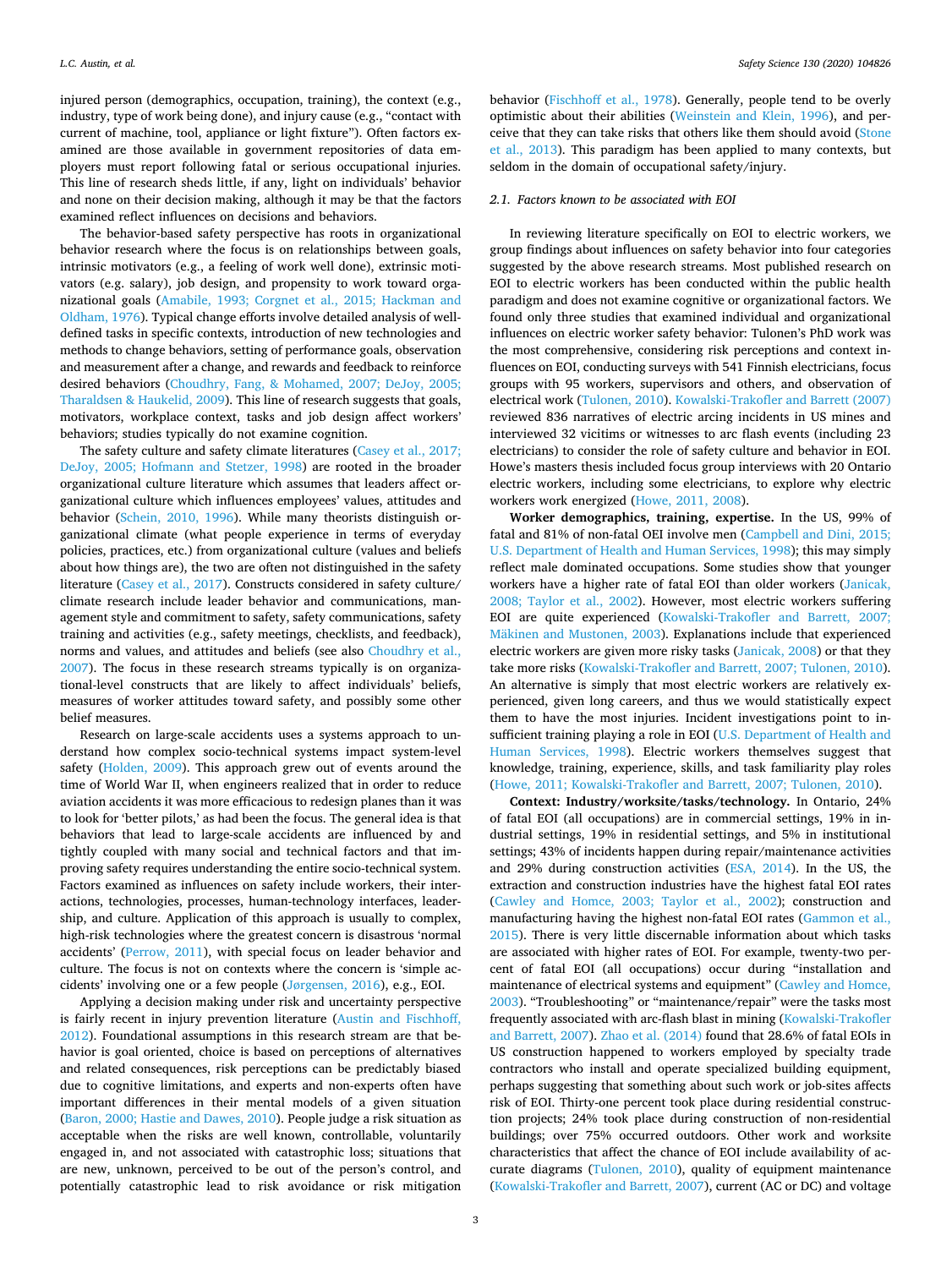([Fink et al., 2011\)](#page-11-15), equipment worked on ([McCann et al., 2003](#page-12-1)), and availability of needed tools or PPE ([Tulonen, 2010](#page-12-2)).

Other factors at the worksite include time pressures and demands to not disturb power delivery from contractors or customers/clients ([Howe, 2011; McCann et al., 2003; Tulonen, 2010\)](#page-12-15), disturbances/distractions [\(Mäkinen and Mustonen, 2003](#page-12-19)), poor communication ([Kowalski-Trakofler and Barrett, 2007\)](#page-12-3), and unplanned events such as someone turning power back on ([Howe, 2011; Tulonen, 2010](#page-12-15)). Standards such as CSA Z462 Electrical Workplace Safety Standards ([Canadian Standards Association, 2012](#page-11-0)), and communications and policies by regulatory agencies are intended to influence electricians' safety decisions.

**Organizational factors** found to influence electric worker decisions and behaviors include schedules, supervisor pressures and safety culture [\(Howe, 2011; Kowalski-Trakofler and Barrett, 2007\)](#page-12-15), practices regarding written safety policies, safety meetings, inspections and training ([Campbell and Dini, 2015; Zhao et al., 2014](#page-11-12)), working alone ([Tulonen, 2010\)](#page-12-2) and provision of proper tools [\(Tulonen 2010](#page-12-2)). Work paid by the job, focus on financial factors, and amount of work assigned ([Tulonen, 2010\)](#page-12-2), peer behavior [\(Howe, 2011\)](#page-12-15), and work culture that normalizes and encourages risk taking [\(Stergiou-Kita et al., 2015\)](#page-12-20) are proposed to affect EOI. More EOIs occur in small companies [\(Holte](#page-12-21)  [et al., 2015; Howe, 2011\)](#page-12-21), which might reflect different organizational contexts, or that most electricians work for small companies. For example, in the U.S. nearly two thirds of companies in the construction industry employ fewer than five people ([Cawley & Homce, 2008](#page-11-1)).

**Risk perceptions and psycho-socio factors***.* Attitudes, risk perceptions, risk tolerance, and sub-goals influence electrical worker safety behaviors [\(Howe, 2011; Kowalski-Trakofler and Barrett, 2007;](#page-12-15)  [Tulonen, 2010\)](#page-12-15). Tulonen concluded that key factors leading to unsafe work include hurrying, safety attitudes, and "human failure" - laziness, carelessness, negligence, over-confidence, feeling a job is routine, forgetting. Other errors included mistakenly believing there was no electricity, misplaced trust in someone or something (e.g., diagrams), and lack of communication. Workers mentioned complacency, willingness to take risks, being accustomed to the risks, and over-confidence, including rationalizations they've taken the risks before without experiencing harm influencing unsafe behaviors ([Kowalski-Trakofler and](#page-12-3)  [Barrett, 2007](#page-12-3)). Other factors included perceptions it is laborious or difficult to de-energize, especially for tasks that don't take long ([Tulonen, 2010\)](#page-12-2). More incidents take place later in a shift, suggesting fatigue or desire to finish [\(Kowalski-Trakofler and Barrett, 2007](#page-12-3)). Electricians may not be sufficiently aware of the seriousness of non-fatal electrical injury, failing to seek medical care unless injury is obviously very serious [\(Rådman et al., 2016; Tkachenko et al., 1999](#page-12-0)).

**Summary.** The literature to date reveals important correlations with respect to EOI, suggests a wide range of factors that may be relevant to safety decisions, and is suggestive, especially in the few studies based on interviews or focus groups, of some aspects of reasoning that might lead to electric worker unsafe behavior. We suggest, however, that the application of a mental models approach offers the potential to delve deeply into individual level decision making, and to integrate the findings of prior research into a more complete understanding about the sequences of thought and action that lead to unsafe situations.

#### **3. Materials and methods**

To understand why electricians work energized, we followed an inductive approach informed by traditional grounded theory methods ([Glaser and Strauss, 1967; Miles and Huberman, 1994; Strauss and](#page-11-16)  [Corbin, 1998](#page-11-16)). Our need to delve deeply into the influences on individual decisions prompted us to combine this with a mental models research approach ([Morgan et al., 2002; Wood et al., 2017](#page-12-5)) that is specifically designed to help reveal people's in-depth underlying beliefs that affect decisions ([Johnson-Laird, 1983; Morgan et al., 2002\)](#page-12-6). The method entails first eliciting diverse experts' hypotheses about the topic of interest in order to understand a wide range of expert thinking. This composite set of beliefs is diagrammed as an "expert model", typically in the form of an influence diagram. This illustrates expert hypotheses about all of the factors that are relevant to a topic, including how a change in the value of one factor influences the value of another factor ([Howard and Matheson, 2005; Morgan et al., 2002](#page-12-22)). This approach has distinct similarities to a systems approach to accident prevention in that both consider a 'system' and how human and technical components in that system might influence each other. It differs in that the focus is on individual cognition and decision making within that system, rather than on the tight coupling of humans and technologies where a confluence of many factors leads to a system failure.

The expert model informs development of a semi-structured interview protocol to guide in-depth research interviews with representatives from one or more populations of interest to elicit their "mental models." Thus, "mental model" refers to an individual's complex set of beliefs about a topic, while "expert model" refers to a composite model of expert beliefs (or a composite of experts' mental models). Consistent with grounded theory approaches, the approach specifically encourages the elicitation of factors from individual informants that are not necessarily represented in the expert model.

The expert model serves three purposes. First, its development ensures understanding a broad range of expert beliefs about the domain, addressing a concern that too often studies purporting to use a grounded approach ignore extant literature [\(Suddaby, 2006\)](#page-12-23). Second, it serves to develop focal points for a semi-structured interview protocol and as a guide to designing more granular, detailed probes and follow up questions. Because the experts who actively participate in development of the expert model typically anticipate many elements of the target populations' perceptions, their expert elicitation is, in effect, a rehearsal of the elicitation with the target population (in this case working electricians). Thus, the follow up questions in an interview protocol are typically better questions: more nuanced and able to get at specific elements within a complex set of beliefs than is usually possible with qualitative research. Consistent with the aims of grounded theory research, the approach includes safeguards to ensure that researchers do not limit the scope of their investigation to a narrow perspective, a goal Suddaby argues is often not attained in grounded theory research, and a goal not relevant to deductive research that tests proposed theories. Finally, the expert model serves as an analytical framework throughout the research project.

Although expert models are comprehensive, they by no means are considered "objective" or necessarily correct, and they are seldom complete. New topics often emerge during mental models interviews and differences between experts and various populations are often revealed in perceived influences on decision making and behavior, or in beliefs about the relationships among the influences. Comparisons are frequently very interesting and productive of insight, especially for the purpose of suggesting areas for deeper inquiry; explanations for behavior; and designing communications and other interventions.

#### *3.1. Stage 1 data gathering: the EOI expert model*

A preliminary expert model was derived from a comprehensive literature review<sup>4</sup> (summarized above) and discussions with electrical safety experts at ESA. It included broadly defined influences on electric workers' safety decisions/behaviors. More detailed expert models

<span id="page-3-0"></span><sup>&</sup>lt;sup>4</sup> Published research on EOI specific to electricians is very rare; thus we turned to literature that explores EOI to electric workers generally (includes other electric workers with less electrical training, such as labourers, maintenance technicians, and HVAC installers) although this is also a limited research area. Studies on power line work was excluded. Primarily EU and North American studies were considered.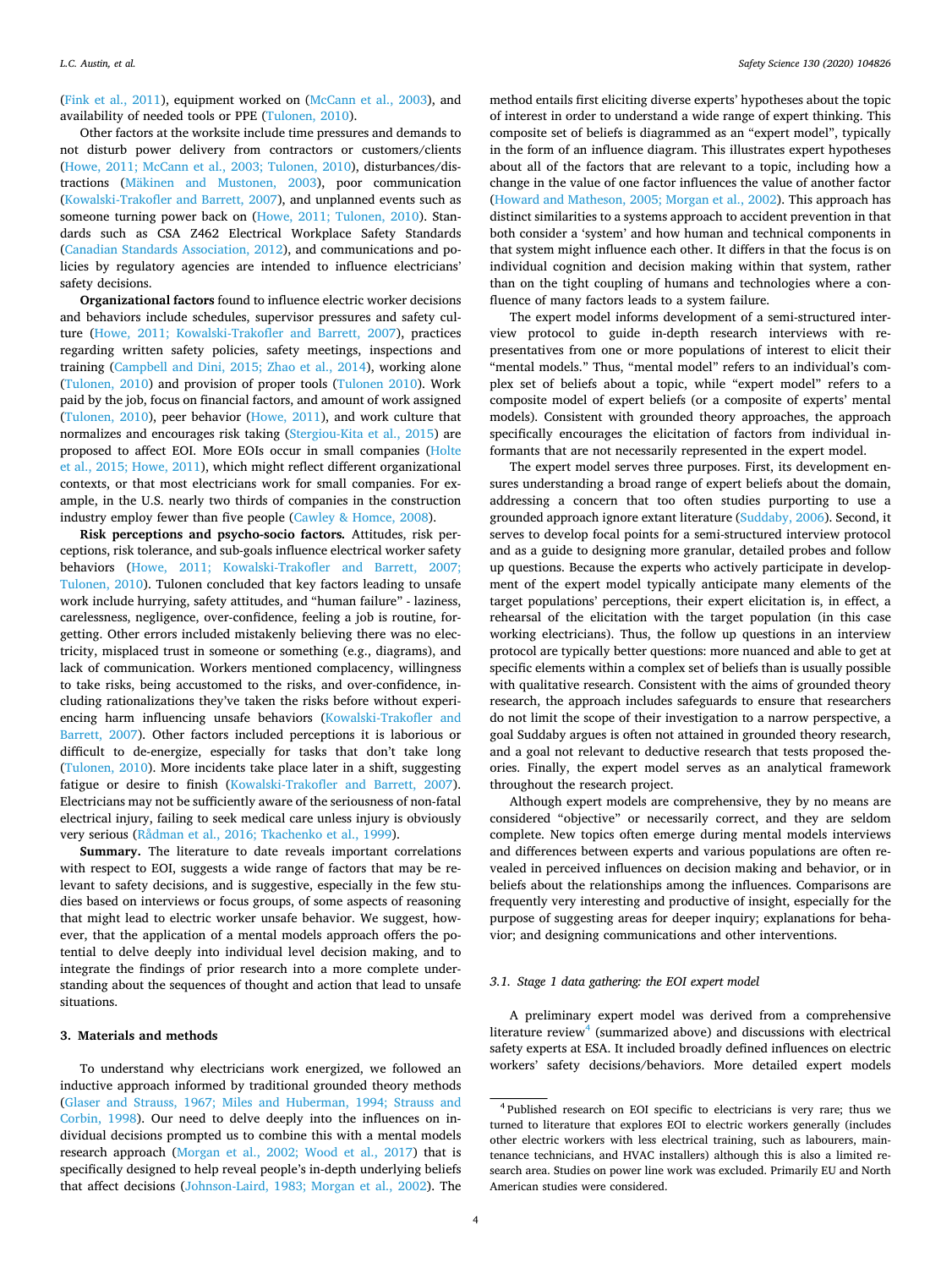noting additional factors and more specific sub-factors and their relationships were also developed. These models were reviewed and refined in a facilitated workshop with 19 Ontario electrical work and safety experts including representatives from a local union, the Ontario College of Trades (provides required classroom education), government agencies and regulators (e.g., ESA and Ministry of Labour), as well as owners of licensed electrical contracting companies, supervisors of electricians, and electricians from companies of various sizes.

At the beginning of the day-long workshop we presented the preliminary expert models. Through a facilitated discussion, process participants added a number of factors and relationships among factors that were not found in the literature. This method allowed us to itemize factors relevant to electric workers' safety decisions within the framework of the expert model (including the decision to work energized), and to identify causal relationships among factors.

#### *3.2. Stage 2 data gathering: eliciting electricians' mental models*

**Interview Sample***.* To solicit a diverse pool of electricians to sample from, ESA, the Ontario College of Trades, and an electrical worker union sent e-mail invitations to their constituencies inviting participation in research aimed at better understanding influences on electricians' safe work practices. Respondents who completed an online screening survey were entered into a draw for one of four \$250 gift cards to a home improvement retailer. 1576 electricians completed the survey.

We used screening demographics to ensure our interview sample of 60 included members of the broader population, sampling within strata and varying: job title, years of experience, size of organization  $(<$  or  $>$  = 5 electricians), work sector, work type, supervisory responsibilities, union membership, and geographic location. [Table 1](#page-4-0)  shows how the available sample and interview sample varied across sampling factors. About 3% of Ontario electricians are female; we interviewed four females (6.7%). The sample is not purported to be a representative random sample from the Ontario electrician population, but is chosen to vary across selection criteria suggested as relevant in various literatures. Each interviewee received a \$50 honorarium for participation. This sample is relatively large for a mental models study where the norm is 20–30 respondents, but was necessary to allow the possibility of some comparisons between sub-groups.

**Interview Protocol***.* One-on-one phone interviews conducted by experienced mental models research interviewers began with openended questions allowing respondents to discuss their typical work at a job site. Discussion then moved to topic areas derived from the expert model: goals at work, tasks they believe are most hazardous, and a number of questions designed to elicit perceptions about how personal, project, and worksite factors affect the chance of fatal or serious electrical injury. The interview included several questions about working energized – when this happens; for what reasons; who decides; kinds of precautions taken; what the electrician has experienced. Several questions asked about electrical safety training, guidelines, and communications. Questions were worded so that supervisors were asked about work they supervise, while non-supervisors were asked about work they perform.

Interviewers prompted respondents to explain their thinking in order to understand not only relevant beliefs, but also the assumptions and experiences behind those. To facilitate this, questions had suggested follow-up prompts for use as needed to encourage expanding upon responses. Interviews lasted 45 min on average and were audio recorded, with awareness, assured confidentiality, and informed consent of respondents to enable transcription and in-depth analysis.

**Qualitative Data Analysis***.* The work of electricians is specialized and technical, presenting a challenge for effective data analysis. Analysts had to be sufficiently oriented and educated in order to develop codes that represent meaningful and nuanced themes of causal relationships within complex mental models. Initially a subset of

# <span id="page-4-0"></span>**Table 1**

Sam

| ampling Frame Factors.                             |                                          |  |
|----------------------------------------------------|------------------------------------------|--|
| Sample Characteristic                              | Number Interviewed (Number in<br>Sample) |  |
| Electrician Experience                             |                                          |  |
| Apprentice                                         | 7 (302)                                  |  |
| Journeyman $w/ < 10$ years since<br>Apprenticeship | 16 (476)                                 |  |
| Journeyman $w/$ > 10 years since<br>Apprenticeship | 37 (798)                                 |  |
| Size of Company                                    |                                          |  |
| 5 or fewer Electricians in Organization            | 32 (748)                                 |  |
| More than 5 Electricians in Organization           | 28 (828)                                 |  |
| Work Type*                                         |                                          |  |

| моге шан э влеситскиг нг огданизацон  | 20 (020 <i>)</i> |  |
|---------------------------------------|------------------|--|
| Work Type*                            |                  |  |
| New Construction                      | 31 (522)         |  |
| Renovation                            | 28 (309)         |  |
| Maintenance                           | 37 (518)         |  |
| Other                                 | 9 (227)          |  |
| <b>Supervisory Responsibilities</b>   |                  |  |
| Supervisor                            | 29 (699)         |  |
| Non-Supervisor                        | 31 (877)         |  |
| <b>Union Affiliation</b>              |                  |  |
| Union                                 | 27 (677)         |  |
| Non-Union                             | 33 (899)         |  |
| Job designation                       |                  |  |
| Apprentice                            | 7 (302)          |  |
| Journeyman without Master Electrician | 26 (690)         |  |
| Designation                           |                  |  |
| Journeyman with Master Electrician    | 27 (584)         |  |
| Designation                           |                  |  |
| Employer Type*                        |                  |  |
| Licensed Electrical Contractor (LEC)  | 24 (944)         |  |
| Electrical Equipment Maintenance Co.  | 5(38)            |  |
| <b>Industrial Facility</b>            | 8(85)            |  |
| Other                                 | 13 (275)         |  |
| Work Field/Area                       |                  |  |
| Residential                           | 24 (257)         |  |
| Residential (Apartment/Condo)         | 7(75)            |  |
| Commercial                            | 25 (486)         |  |
| Industrial                            | 25 (493)         |  |
| Other                                 | 11 (265)         |  |
| Geography                             |                  |  |
| Eastern Ontario                       | 12 (252)         |  |
| Central Ontario                       | 8(217)           |  |
| Western Ontario                       | 10 (194)         |  |
| Northern Ontario                      | 6(142)           |  |
| Greater Toronto Area                  | 19 (566)         |  |
| Other*                                | 5(205)           |  |
| Total interviewed (Total in sample)   | 60 (1576)        |  |

<span id="page-4-1"></span>\* Some provided multiple responses.

transcripts was read by two of the authors to identify emerging themes. Working with the transcripts, those initial themes, and referencing factors associated with each node in the expert model, a research analyst highly experienced in mental models research developed an initial set of codes for use in systematically coding all transcripts. Codes represented themes at different levels of focus, from specific concepts which may or may not be in the expert model (e.g., the mention of a specific factor at the worksite, such as confined spaces, a factor not discussed in EOI literature or expert workshop, so not in the expert model), to broader themes that might touch on several nodes in the expert model (e.g., needing to negotiate with customers to achieve a mutually acceptable worksite).

Two additional analysts, also experienced, used the codes to analyze the transcripts. The three analysts initially worked together to develop shared understanding of codes. New codes were generally only identified while reading an initial subset of the transcripts, as is common with this kind of coding ([Guest et al., 2006](#page-11-17)). Once coding seemed stable, and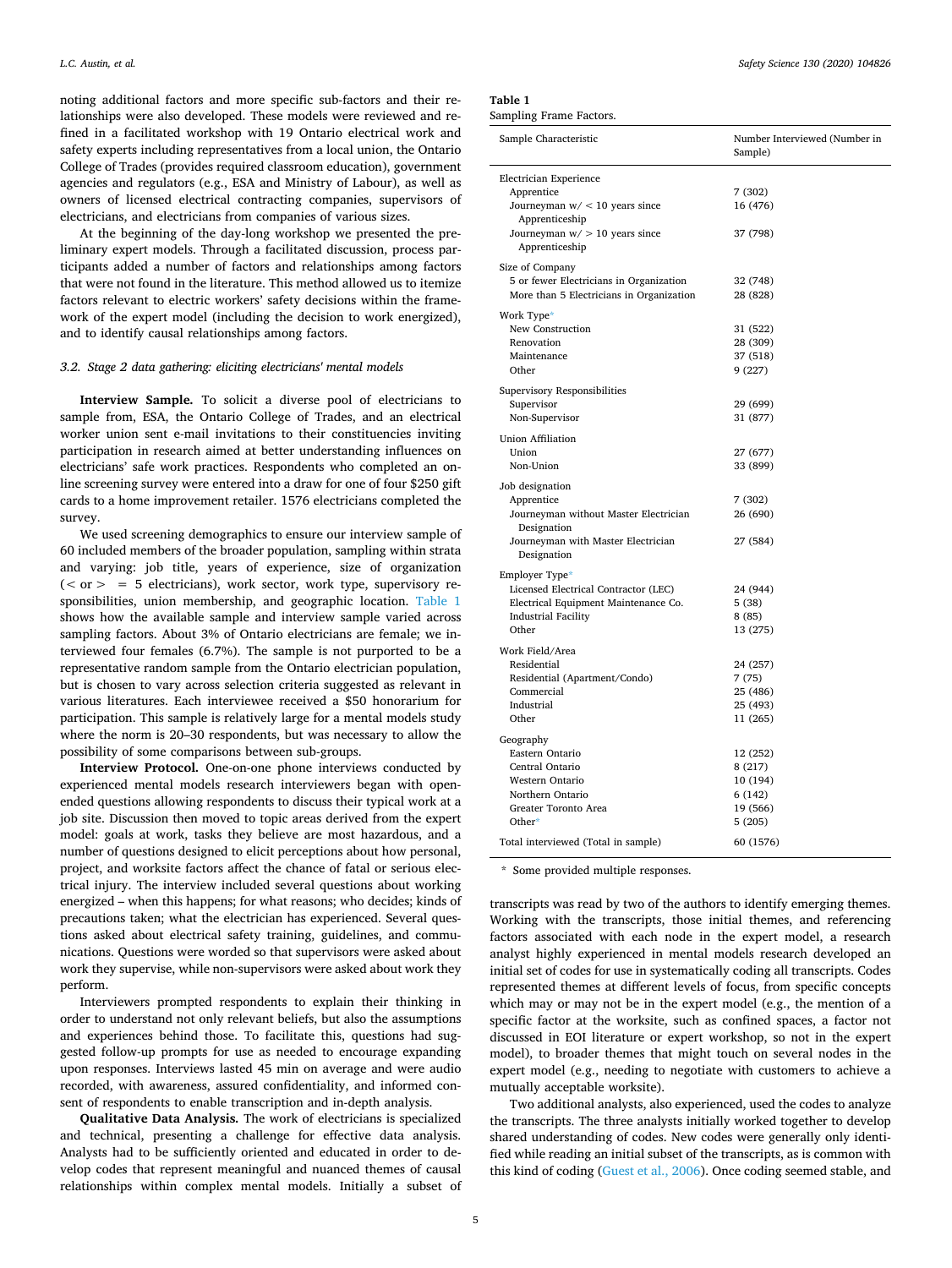to facilitate coding within a complex, technical context, each analyst read a specific sub-set of related questions for all respondents. A custom software program that facilitated application of codes to utterances (words, or more usually phrases, sentences, or more), and automated tabulation of frequencies, was used.

We report the percentage of total participants who mentioned various themes to give a sense for which were mentioned most often in responses. Percentages are rounded to the nearest 5% to avoid suggesting more precision than is possible. We do not intend to suggest that reported frequencies reflect population level beliefs as such inferences would be inappropriate. Reported percentage of those mentioning something represents a lower bound on the percentage in the sample who held a given belief because not all sub-topics were discussed with all respondents due to the semi-structured interview format and because some might not have verbalized a held belief when a topic was discussed. For some topics we note potentially interesting differences between more and less experienced electricians. However, we did not compare mentions of all themes by level of experience or by any other factor, so readers should not assume that there are no differences where differences are not mentioned.

Consistent with grounded theory research, our data analysis was highly iterative with frequent discussion among the authors and analysts. Subsequent passes through the data led to identification of how factors combine to lead electricians to work energized or de-energized. Through an iterative process of analysis and interpretation, we arrived at higher level explanations, always mindful to base these on data. Our analysis revealed that working energized results from a series of events and decisions (sometimes involving multiple actors) decidedly more complex than a simple 'yes-no' decision by the electrician to work energized or not. Consistent with our decision-making frame, we found it useful to summarize emerging explanatory patterns in the form of a decision tree.

#### **4. Findings**

#### *4.1. Expert model of influences on electric worker safety decision making*

[Fig. 1A](#page-6-0) shows a high level expert model (*"Influences on Electric Workers' Judgments and Decision Making Regarding Electrical Safety"*) based on the literature and expert workshop discussions. Starting in the upper left, *Other Stakeholder Influences* depict the highest-level context in which the system is based and includes the goals of employers, customers, various government agencies, and others that act as drivers on the system. These stakeholders influence *External Technical factors, Project and Worksite influences, Culture and Practices within the Collective Body of Electrical Workers, and Individual Electric Workers' Objectives, Values and Perceptions.* Shaded nodes depict factors about individual workers' personal characteristics, thinking and behavior, with rectangular nodes denoting decisions to be made. The *Other Individual's Decisions* node has a dotted border to reflect that this node essentially duplicates the *Electric Worker's Decision* node, but for other individuals; it similarly is influenced by all of the other factors in the model, albeit with appropriate modifications to represent the reality of different trades or professions that might be represented by that node. Nodes to the left are the more technical factors related to systems and processes at the worksite and external regulations, practices and technologies. The *Project and Worksite Influences* node is shown with a broken boarder to denote that a sub-model further depicting relevant sub-nodes is shown in [Fig. 1B.](#page-6-1) The *Outcomes* node in the lower right depicts the safety outcomes most relevant to electricians, employers, customers, and regulators like ESA. This expert model represents safety decisions for the broader class of electric workers, consistent with the literature review that focused on studies of EOI to electricians and other electric workers.

Two more detailed expert models, an intermediate 'Base' model, and a 'Detailed' model, were shared, discussed, and modified at the expert

workshop. These further define the high-level nodes in Fig. 1 by breaking nodes into progressively more detailed nodes and itemizing relevant factors that fall into each node's theme. In those models, stakeholders specific to Ontario are named in appropriate nodes, for example, Ontario College of Trades regulates electrician training in the Province. Because these models are color coded to aid interpretation, they are published as online supplements, rather than in the text of this article.

The expert elicitation yielded additional, in-depth insight into factors, sub-factors and relationships between factors not found in the literature. Workshop participants suggested several additional relationships be illustrated in the models. For example, they suggested that *Individual Electrical Worker Judgment, Decisions and Behaviors*  be shown to influence other 'upstream' nodes in the model such as *Project and Worksite Influences,* because some worksite factors can be influenced by the individual electrician, and their experiences over time may influence them to do so. This added relationship is shown with a dashed arrow. A number of factors added during the workshop were not found in the literature including e.g., 'fitness to work' within *Individual's Social, Psychological and Physical Factors*, with employers noting they sometimes need to have workers sit out from electrical work when under high stress, for example, after just learning a spouse wishes for a divorce; electrician's pride in their work and impact on reputation (in an *Electrical Worker Outcomes* node that is a sub-node within the *Safety Related Outcomes node*), 'site access control' and 'job site housekeeping' (*Project Factors*), 'monitoring and enforcement' (in a sub-node *Electrical Safety Codes and Practices*  within *External Technical Factors*), work refusal (in *Individual Electrical Worker Judgment, Decisions and Behaviors*), as well as other additions.

## *4.2. Electricians' mental models of influences on electrical safety decisions*

In discussing topics organized around the expert model, Ontario electricians provided a rich set of data regarding their thinking about EOI and safe work behaviors. We first report on Ontario electricians' mental models of influences that affect risk of fatal or serious EOI. We then turn to findings related specifically to working energized. Results are organized by themes that emerged in the data.

#### *4.2.1. Electricians' mental models of influences on injury risk*

**Electricians are highly cognizant of the dangers of their work and are motivated to get home safely***.* When asked to describe their goals at work respondents most often volunteered "getting home safely" (85%) and "a job well done" (40%), both intrinsic motivations. Some mentioned money/budget (extrinsic motivation) and a few mentioned one or more of a variety of intrinsic and extrinsic motivations including: keeping to schedule, protecting the public, training apprentices in safety, satisfying customers, protecting reputation, following various safety practices, and getting the right people/equipment for the job. One expressed: "*With the type of job I'm in, you make one mistake, you could potentially not be coming home."* 

**Old equipment and low quality materials are key concerns.**  When discussing how factors at the worksite can affect the likelihood that someone will be seriously injured or killed, most respondents (60%) discussed how older equipment and materials pose increased risk. A variety of risks associated with old components were mentioned, for example: materials degrade (e.g., insulation)*,* wires or contacts become loose, perhaps from vibration over time ("*if the contacts are bad it could potentially explode in your face, especially if it was a used breaker or sub-par component"),* switches may appear to be open but have become welded shut over time, aluminum wiring can become corroded, wires

<span id="page-5-0"></span><sup>5</sup> Two more detailed expert models can be found in the supplemental file found at <https://doi.org/10.1016/j.ssci.2020.104826>.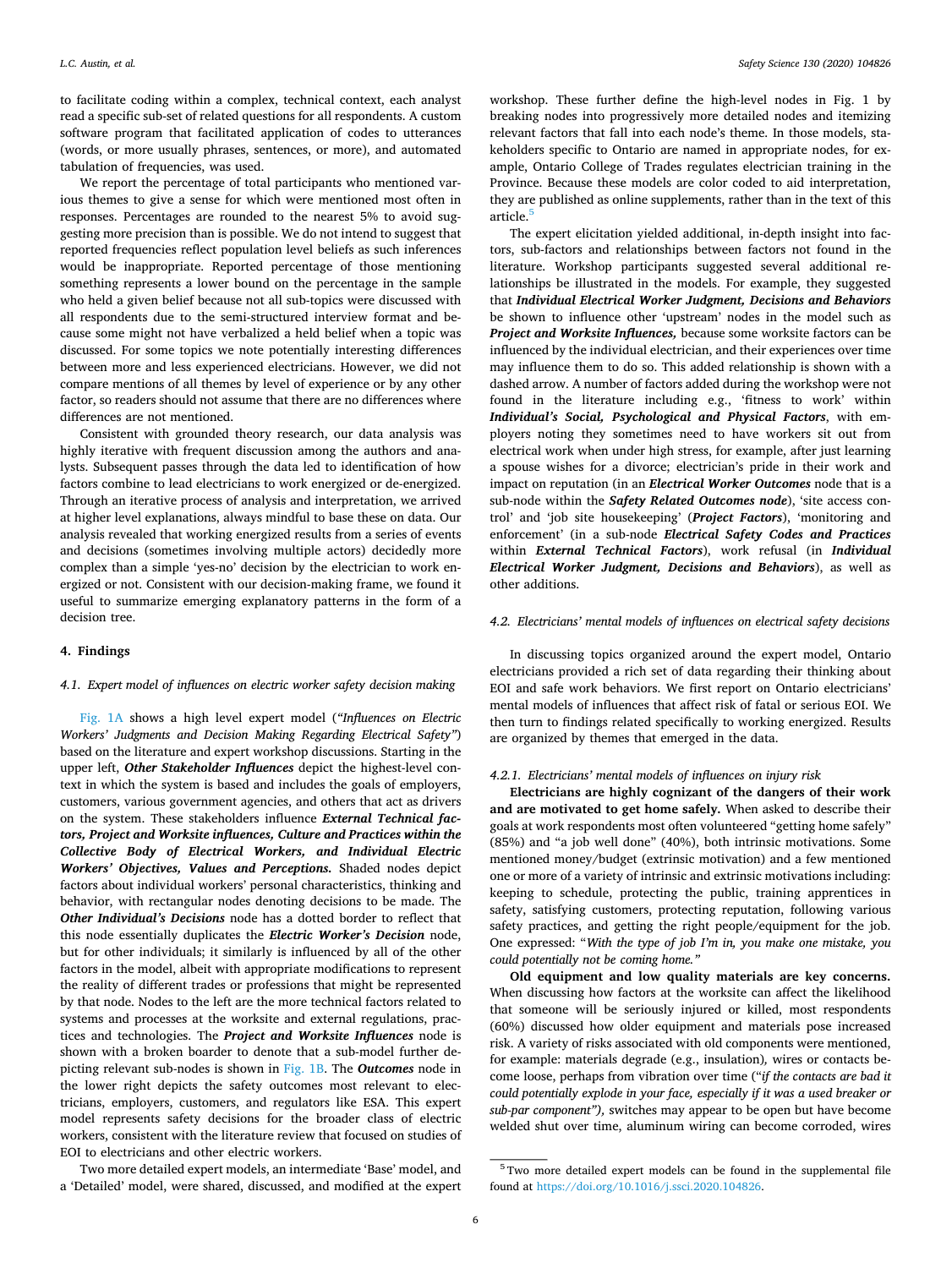<span id="page-6-0"></span>

**Fig. 1A.** Expert Model of Influences on Electrical Workers' Judgment And Safety Decisions\* Two more detailed expert models are provided in a supplemental online file.

may be charred due to errors when changing panels and fuses in the past, there can be a mismatch between appropriate and actual voltage being used. Respondents emphasized that preventive maintenance is critical:

*to be cleaned and calibrated. You can walk up to an electrical cabinet that has never been cycled for years. It could blow up in your face."* 

<span id="page-6-1"></span>"*Whether the equipment has been maintained or not is important. Circuit* 

Nearly half volunteered that use of low cost/quality materials today increases injury risk now and to future electricians. These respondents

*breakers need to be cycled back and forth. Big huge circuit breakers need* 



**Fig. 1B.** Project and Worksite Influences Sub-model.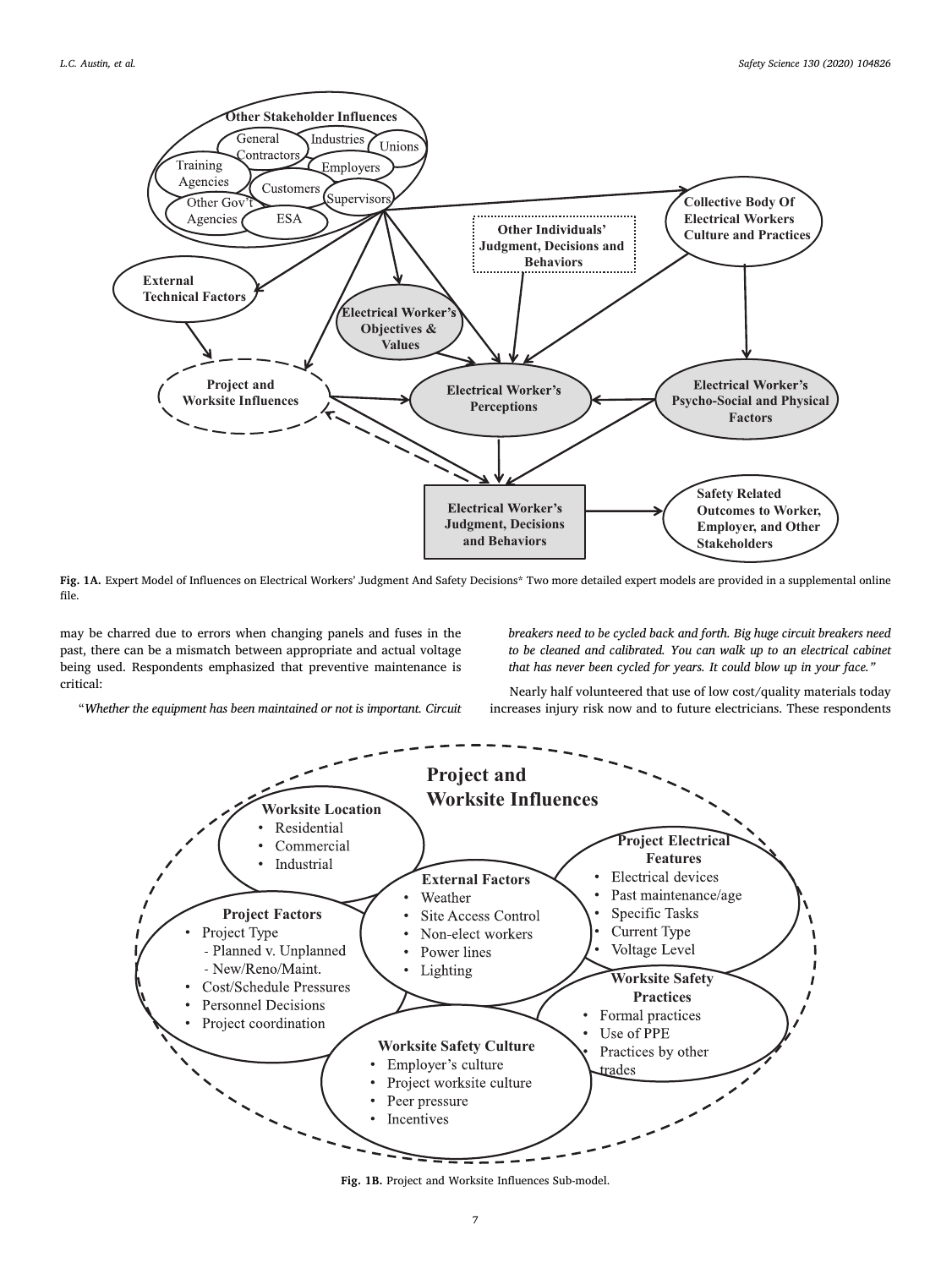felt that higher quality parts are more durable and less likely to cause accidents.

**Low quality past workmanship presents hidden dangers.** About 25% discussed how the quality of workmanship in the past affects injury risk. This concern included that sometimes past work was been done by non-electricians who lack proper training, such as laborers, handymen and homeowners. Concerns included: missing diagrams; drawings that do not match the system; junction boxes not marked with voltages; things are energized that should not be, wiring does not "make sense". Respondents stress that many problems remain hidden from sight. One responded:

"*I think that our primary concern for safety, if that is the question, would be to ensure that the other electricians who worked previous to us left a safe environment so that we can go in, troubleshoot, and move forward. This is so often not the case."* 

**Physical and environmental hazards at the worksite increase risk and thus cognitive load.** Most (60%) mentioned job site characteristics as influencing risk of injury, for example, presence of hot or dangerous machinery or equipment; hazardous and highly flammable chemicals on site; working on roofs, over beams, on scaffolding, or ladders; working in attics, holes, or other confined areas with limited escape routes; and busy environments at construction sites. About 55% specifically mentioned poor housekeeping, saying that clutter, trip hazards, and wet, dusty, or unclean surfaces affect safety. Nearly as many (45%) discussed increased risk in contexts where access to equipment is difficult. About 25% mentioned weather: hot/cold temperatures, rain, humidity, freezing rain, ice, and wind; some suggested that uncomfortable or risky contexts can make electricians try to work faster:

*"In the ice storm last year you couldn't tell if a line was energized or deenergized because freezing rain had frozen all the switches shut. So the fuse could have blown but the switch never opened."* 

*"[In bad weather] instead of going all the way down the ladder to move it four feet over, you make the ladder walk while you are on top of it, just to save a few seconds here and there."* 

**Others at the job site can present safety risks.** When discussing the effects of others on safety, about half (50%) discussed risks of working side by side with other trades. They suggested that some other trades don't know or follow electrical safety standards, don't understand their importance, or even ridicule electricians for being 'too safe'. In addition, some other trades may not have the same standards for a clean work site, storage of equipment, or might not accept that power needs to be off. There can be competition for limited space under time pressure. Nearly all (85%) brought up the importance of good communications among all workers on a job site, to point out hazards, reinforce safe work practices, and coordinate work activities to minimize interactions that may adversely impact safety. About 20% noted the end customer can cause distraction at the job site.

About half the respondents (55%) discussed the negative influence of time and budget influences on safety. Several gave examples of times when they "*hurry*" due to pressures that orignate with customers, employers, contractors or supervisors**.** Another concern is that as deadlines approach, electricians work longer days, leading to fatigue and more injuries. About one in four specifically discussed sometimes feeling pressured to work energized:

*"We allow our workers to refuse, but usually we ultimately have to find someone to do it unless we get there and there's a good reason that we can bring to the engineer or the owner and tell them, 'This is why we can't."* 

**Electrical work is safer than 10 years ago.** Nearly all (80%) said electrical work is safer now than 10 years ago. Some discussed improved procedures and guidelines, stricter safety regulations, and less energized work due to changes that followed ESA's "Don't work live" campaign. Better availability of PPE and better safety equipment is also

seen to have improved safety. Some discussed increased focus on arc flash in recent years; about 15% indicated they would like more training on arc flash safety. About 10% felt that things are now less safe than 10 years ago. Concerns included that there are more untrained people such as homeowners doing electrical work and a need for more safety inspectors. A few felt that the focus on working de-energized means that new electricians are not sufficiently prepared when they unexpectedly find themselves working on energized lines or equipment.

# *4.2.2. Electricians' mental models of working energized*

**Working energized is perceived to be a high-risk but common behavior***.* When asked to "think about typical electrical work or tasks that you do (supervise) on a project; which do you think are the most hazardous?" 50% discussed working energized, whether as part of a planned procedure or by accident, 30% mentioned working at heights, and 15% mentioned working on high voltage systems. Further evidence that working energized is common is reflected in the fact that nearly all interviewees with more than 10 years of experience (90%), and most with less than 10 years of experience (60%) discussed experiences with working energized. 20% volunteered that they never intentionally work energized, a often attributing this to company policy or to being an apprentice who is not allowed to work energized.

**Usually the choice to work energized reflects perceptions doing so is necessary, although convenience is sometimes a factor***.*  Respondents said they assess the particular situation, level of risk, availability of PPE, and the safety of nearby others when deciding whether to work energized. Respondents with  $10+$  years of experience were more likely than those with less experience to report that they themselves decide whether to work energized (50% versus 20%). These results may simply reflect that electricians are first apprentice, then licensed journeymen, then licensed master electricians who can supervise others. When discussing who else makes the decision, supervisors, foremen, and general foremen were mentioned although some suggest the customer decides:

*"I guess the customer or the engineer, and they say they can't have a shut down. Everything's too important that they can't shut it down, so you're going to have to work live."* 

About 20–25% in each experience-level group volunteered that some tasks/situations dictate working energized, meaning there is no decision to be made. When asked what tasks "have to be worked on in an energized state?" most informants with more than 10 years' experience (60%) and some (30%) with less than 10 years' experience discussed troubleshooting or testing. About 25% talked about environments where computer data or safety, e.g., in hospitals or on roadways, would be compromised. Working on panels was also mentioned somewhat frequently, by 15% overall.

*"You're allowed to work live when you are troubleshooting. You have to wear the proper PPE, face shields, gloves and all that. We do work live when we are troubleshooting because you can't work on dead equipment when you troubleshooting. So I do work live."* 

A theme in a few responses was that working energized is sometimes done for convienience:

*"You have to get something done and it would cause you more headaches, or it would be more inconvenient to do it if you had to turn the power off."* 

**Overt pressure to work energized can lead to working energized, negotiating to safer conditions, or work refusal***.* While about 55% said they do not feel such pressure, as noted above, about 25% mentioned that they do. Only one respondent reported he would be unable to refuse a request to work energized; others said they could refuse such work and generally said they would be comfortable doing so. About 20% of respondents suggested they often agree to work energized when asked. Some with more than 10 years of experience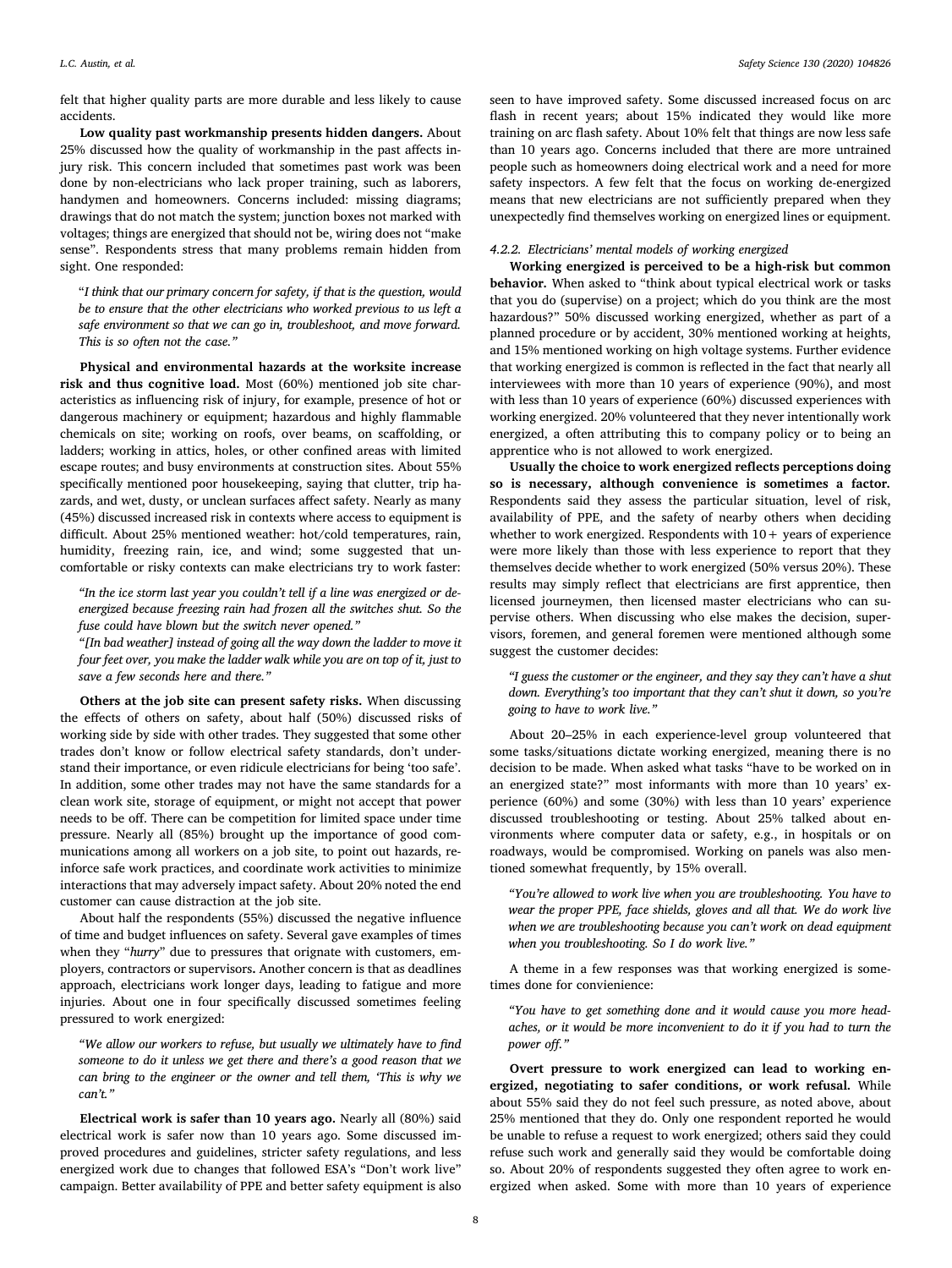described how they felt pressure to work energized in the past but no longer do. A few noted this was due to a change in attitudes; some suggested that their age or experience affords a better position to refuse:

*"They put a lot of pressure to keep the lines going. With my years of service, I get pretty comfortable and nobody seems to push. With my experience I just don't do it anymore."* 

As an earlier quote suggests, electricians feel they need a 'good reason' to refuse working energized, or they believe someone else will end up doing so if that is what the customer/client/contractor demands. Some discussed having to negotiate and work around requests to work energized, for example by getting agreement to do the work at night to avoid things like shutting down needed office computers or restauant kitchens. This can introduce new risks, for example bad lighting or fatigue.

*"The production guys do pressure you because they don't want to shut down production. But if we can't shut it down, we don't do it. So if it needs to be shut down at 2 a.m. Sunday morning or something, we'll actually plan to schedule that, to go in and do it at that point."* 

Negotiating to safe work outcomes was not an issue identified in previous literature on EOI. Electricians do not necessarily find it easy to convince their customers:

*"It's kind of hard to get the customer to understand the safety involved in turning it off and shutting down the whole plant just to do a little bit of work for something that small."* 

**Ontario electricians work energized less often than they used to.** A common theme in interviews was that Ontario electricians work energized less than they used to. Some referred to a change in culture within the collective body of Ontario electricians around the appropriateness of working energized, with working energized no longer seen as "being a man". Several mentioned that ESA's "Don't work live" campaign had reduced working on energized equiment or wires, with one explaining it had been taken up by the unions and then by employers, leading more and more electricians to decide "it's not worth it." In Ontario, most safety training for apprentice electricians occurs onthe-job during apprenticeship, rather than in formal classroom training. A few were concerned that the move away from working energized has led to a point where apprentices no longer receive sufficient on-the-job training working energized, leaving them at greater risk of injury when they do encounter it:

<span id="page-8-0"></span>*"There's so much de-energization talk and awareness these days that if I have new apprentices coming up that never worked on live work, there may be a time when they have to. They may do it and even think they feel*  *comfortable doing it, and that's when things happen because they're not trained to do it as much nowadays, especially on lower-voltage systems."* 

**Working energized sometimes happens unexpectedly***.* Nearly half (45%) discussed times they believed that they were working deenergized but discovered they were actually working energized. Respondents discussed what led to such misunderstandings, including: others who wrongly said that something was de-energized; other electricians, workers or homeowners turning energy on; someone de-energizing the wrong thing; multiple sources of power; insufficient markings/missing diagrams; poor quality work done in the past by other electricians or by un-trained homeowners or handymen; not taking actions to prevent others from turning power on. Several suggested such events were a learning experience:

"*I was supposed to be working on a de-energized box in a ceiling 25 feet up. I went to take the cover off of it. A bunch of wires sprung out. There were 600 volts grounded against a pipe run located in the ceiling, which attached itself to the T-bar, which attached itself to me. I got electrocuted under 600 volts. I woke up about 45 minutes later suspended half off the scaffold."* 

"*My boss said, 'Yeah, it's dead.' I went to grab it and it's 220 volts. So my muscle tensed up. I was very lucky and let go of it. I think I was 18 or 19, and from that day on I don't trust anybody. I always go check myself."* 

**While aware of the risks they face, many do not do hazard assessments.** When discussing how they decide whether to work energized or not, respondents said they consider the particular situation and the risk it poses, availability of PPE, and who is in the area that might come into contact with whatever is being worked on. A standard followup question for electricians who reported sometimes working energized was whether they or their team do formal hazard assessments. Although just over half (55%) said they have conducted formal hazard assessments, perceptions of "formal" varied from five minute talks at the start of the day, to written assessments and checklists mandated by their companies, to laying out all of the steps that must be done to complete the job. About 25% of all respondents reported not doing any kind of hazard assessment, formal or informal, before starting a job. These behaviours are at odds with electrical work safety standards. Since not all respondents were asked this question the percentage in our sample who do not do such assessments could be higher.

Respondents were asked about safety steps they take when working, whether energized or de-energized. Responses were coded as shown in [Fig. 2](#page-8-0). Using PPE was the safety step mentioned most frequently, for example use of rubber mats, flame retardent clothing, face shields or glasses. One mentioned having a motion sensing device that can signal to the home-office that an electrician who is working alone has not moved for some specified time, suggesting an injury, and sending



**Fig. 2.** Reported safety steps when working.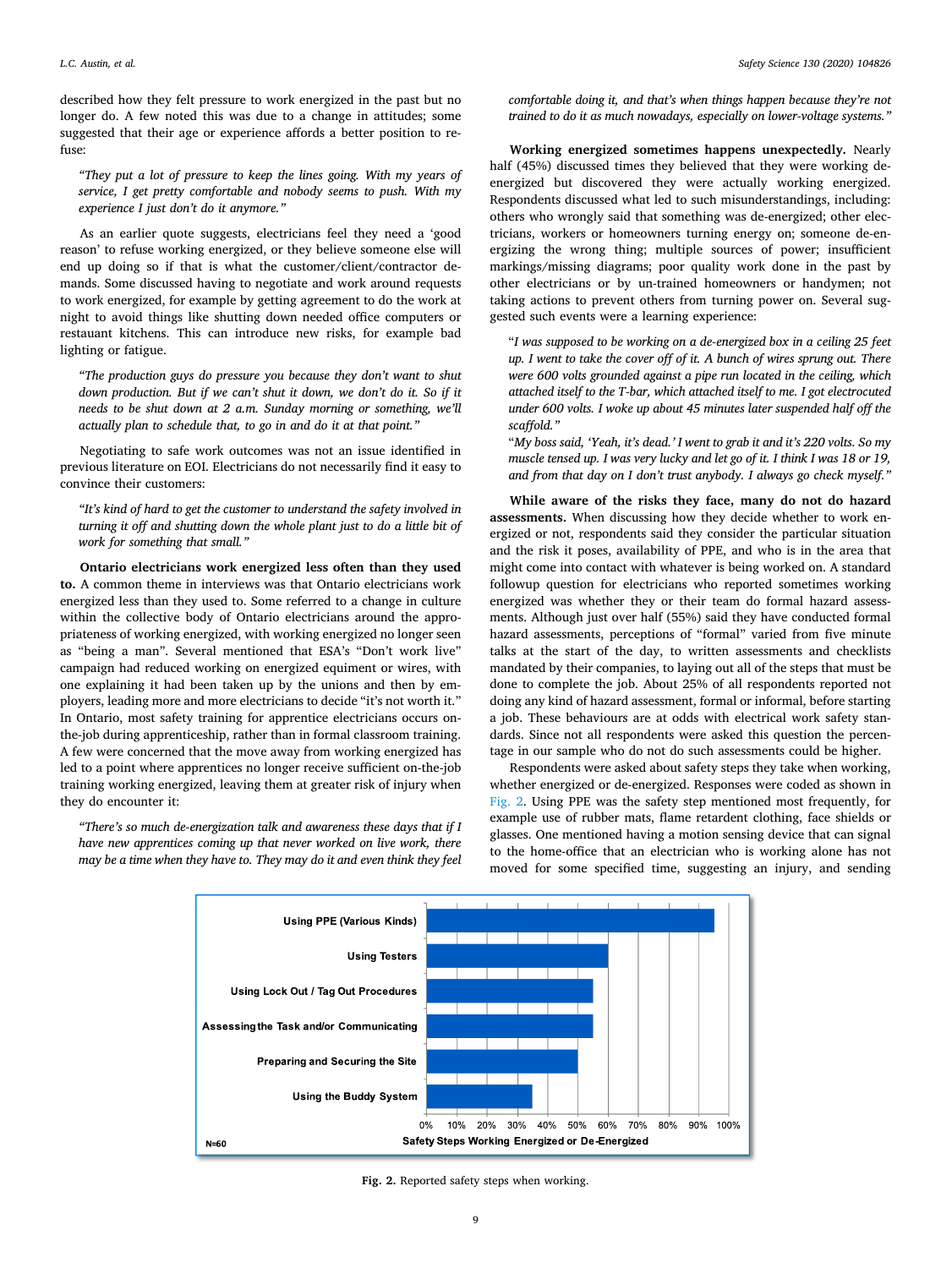location information so help can be sent. These findings should be considered with respect to safety standards which identify use of PPE as less effective than steps that eliminate risk (e.g., de-energizing the system).

Over half mentioned using testers as a safety step, with a few noting the importance of testing the tester before de-energizing, to ensure it is working. Both lock-out/tag-out actions and actions related to assessing the task at hand were also mentioned by about half of respondents. About 30% mentioned that they always work with a second person, a key safety precaution should one electrician be shocked and unable to let go of wires. Some respondents discussed that they take fewer precautions when working de-energized; for example, about 25% mentioned they use less PPE in such situations.

## *4.2.3. Summary of findings related to working energized*

Electricians are cognizant of electrical work risks and are likely to see working energized as the most dangerous thing they do, even though choosing to work energized is less frequent than it used to be. The most frequently mentioned reason for choosing to work energized is belief that certain tasks or contexts require energy, followed by pressures from others to keep power, on. Convenience or saving time can also affect this choice. Other times, electricians find themself *unknowingly* working energized due to chance events following an attempt to de-energize. For example, they may not have de-energized when they thought they had due to lack of skill or missing information, or others might turn on energy without their knowledge. Even though they recognize the hazards of their work, and many have been surprised by unexpected energy, a good number report not doing any kind of hazard assessment when starting a job, and among those who do, what constitutes a hazard assessment varies considerably.

## **5. A theory of working energized and risk mitigation implications**

<span id="page-9-0"></span>The "Working Energized Decision Tree" [\(Fig. 3\)](#page-9-0) depicts key

decisions and chance events distilled from this research. Rectangular nodes depict electricians' decisions; the focal decision is whether to work energized. Small black circles allow for multiple instantiations of a given choice. Larger circular nodes represent chance events. These might reflect the electrician's actions or others' current or past actions (e.g., improper wiring in the past). Outcomes include knowingly working energized, unknowingly working energized, and working deenergized, depicted by diamond shaped nodes. Unsafe outcomes that we wish to see eliminated from the tree are outlined with a broken boarder.

The focal decision, *Whether to Work Energized* is influenced the *electrician's mental model and the influences on decisions in the specific context*, represented by the oval node in the lower left.<sup>6</sup> This includes the electrician's beliefs about whether the task at hand must be done energized and requests to do so. This decision is also influenced by the *Hazard Assessment* decision and what is learned as a result; these are connected with a dotted arrow to illustrate the concern that many electricians may not conduct hazard assessments.

If the electrician chooses to work energized three outcomes are possible, depending on why 'Yes' is chosen:

- *Appropriately Work Energized* results when the electrician appropriately determines the task fits the limited criteria for working energized. Risk mitigation involves stakeholders ensuring availability and use of PPE and other safe work practices, including use of hazard assessments.
- *Knowingly Work Energized Due to Incorrect Beliefs* results from incorrect belief that a task fits criteria for working energized. Training is needed to address common knowledge gaps or misperceptions; further work is needed to assess what these are, including to assess accuracy of perceptions about the need for energy when testing and trouble shooting.
- *Works Energized Knowing it is Not Appropriate* results when de-energizing is advised, the electrician knows that, but chooses to work



**Fig. 3.** Working Energized Decision Tree.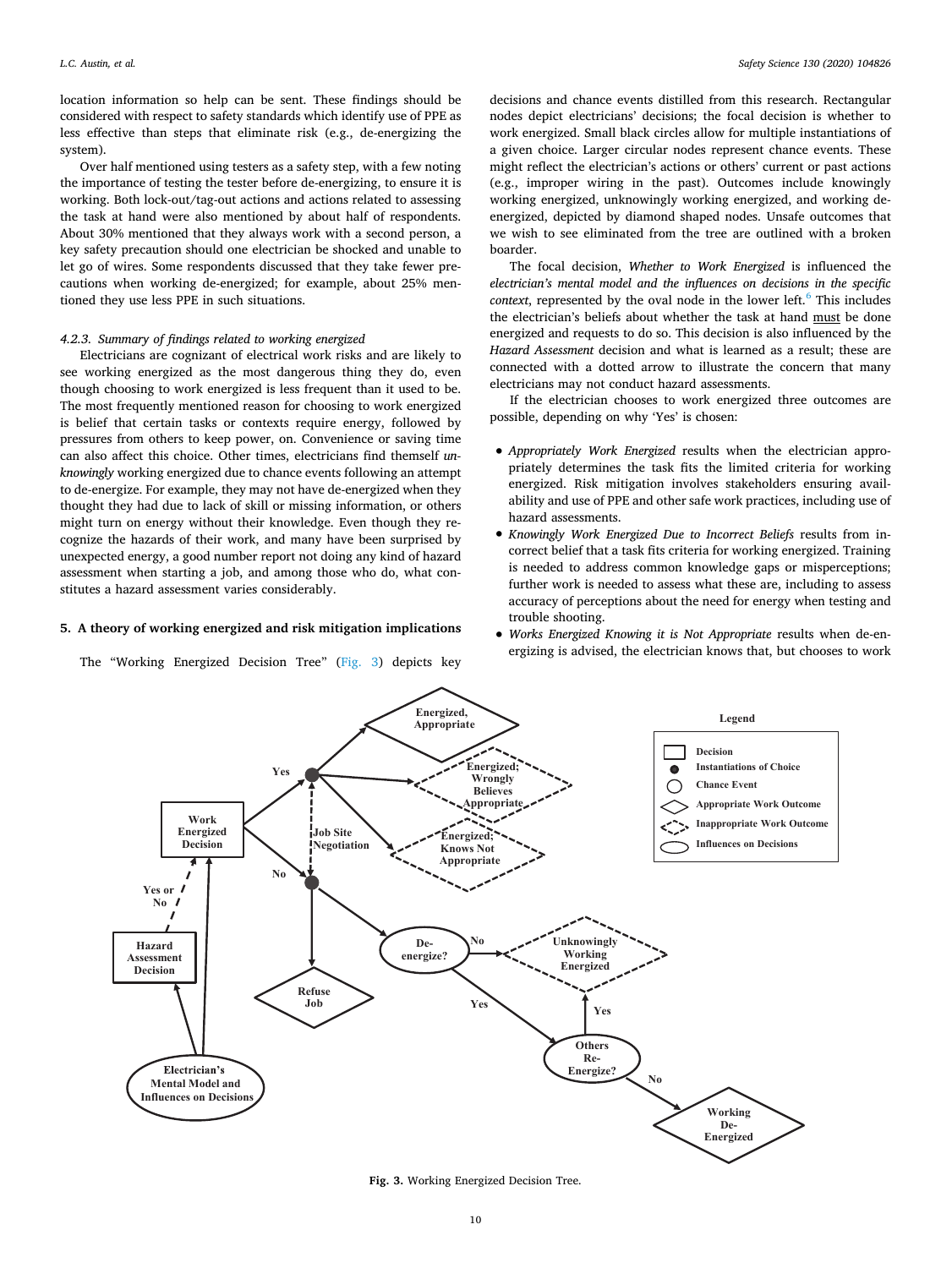energized none-the-less. Influences include pressures from others, convenience, deadlines, etc. Employers, educators, unions, and regulators can reduce this risk through training and interventions to change incentives, safety culture/climate and norms that lead or pressure electricians to make poor choices. Education is also needed for employers/supervisors/customers/contractors who might underestimate the dangers associated with requests for energized work.

If the electrician determines he/she should *not* work energized, three things might happen:

- The electrician can directly proceed to De-energize; or
- If asked to work energized, the electrician can *Refuse to do the Job*; or he/she can
- *Negotiate* to Working De-energized, depicted by a dotted arrow connecting 'yes' and 'no,' to indicate the possibility of changing between these. Deciding to work energized in this case branches to *Working Energized When Knows Not Appropriate*. Successful negotiation to 'no,' which might entail a compromise such as working at night, branches to the *Power Off* chance node*.* Electricians may need training and tools to aid in negotiating, something that to the best of our knowledge is not standard training, in order to prevent this risk.

De-energizing is shown as a chance node because the effort may or may not be successful. If not, the electrician will *unknowingly work energized.* Respondents reported many factors that influence their ability to assess what is required to de-energize: quality, age, type and complexity of the system; availability of diagrams; quality of past electrical work; physical barriers and constraints that limit what can be seen. An electrician might do everything right given available information and still not successfully de-energize because of things that cannot be seen or known. Skill is also relevant to avoiding this outcome. Training and safe work practices, including proper hazard assessments and documentation, are the best defenses against this risk. All relevant stakeholders should emphasize the importance of these practices and work to create incentives, work practices and a broader culture where these are the norm.

If de-energizing is successful there is a chance others might re-energize, represented by the node *Others Re-energize.* Respondents recounted times this happened accidently, or with intent. Because interviews focused on working energized, lockout/tagout - meaning procedures to lock others out of a system so that they cannot turn energy on - was only sporadically discussed. We implicitly assume lockout/tagout is part of de-energizing, noting this important safety pre-caution needs further study.

The decision tree shows that safely working de-energized does not simply follow from choosing one of two *alternatives* (work energized or not), as had been implicitly assumed in ESA's "Don't Work Live" campaign. Instead, for an electrician to arrive at the *outcome* of safely working de-energized requires: 1) accurate knowledge of the situation, informed by a hazard assessment; 2) accurate knowledge of when it is appropriate to work energized, 3) avoiding temptation to work energized due to convenience, 4) the ability to either walk away or negotiate to safe working conditions, 5) the requisite skills, information, and tools to properly de-energize, and 6) for others to not intentionally or unintentionally re-energize the system. This is a considerably more complex decision tree than was assumed at the start of this research.

#### **6. Discussion**

One might think of electricians as specialists who arrive in ones or twos to complete a specific task, executing their expertise in isolation from the context they are working in. The expert elicitation and interview data revealed that in fact, electricians' in-the-moment safety decisions may be simultaneously influenced by many factors found in the expert model. These include specifics of the task at hand (*Project Factors*), status of equipment to be worked on (*Project Electrical Features),* safety practices such as conducting a hazard assessment (*Worksite Safety Practices*), cost and schedule pressures (*Project Factors*); the *Electrician's Objectives, External Factors* such as weather, beliefs of whether tasks require energy (*Perceptions*); employer rules (*Employer Safety Culture*); requests, incentives and pressure from customers or general contractors and behavior of others at the site (*Project Factors and Other Stakeholder Influences*), as well as training and norms (*Collective Body of Electrical Workers Culture and Practices*). Having decided to de-energize, the electrician's ability to do so is affected by *Perceptions*, training (*Collective Body*), experience (*Psycho-Social*), and many *Worksite Factors,* as well as by *Decisions and Behaviors of Others* in the present or the past. From this we see the complexity of these seemingly simple decisions and the physical and cognitive demands electricians routinely work under. Perhaps this helps explain why others, not comprehending the complexity of electricians' work, request that energy remain on, on top of everything else the electrician must manage.

Two additional contributions to the literature that result from this study are that Ontario electricians consider work by untrained homeowners or handymen to present risk to electricians who come later, and that many seem to omit hazard assessments. More work is needed to understand how common these actually are and the decision making behind these unsafe practices.

We see from this study the inherent difficulties in identifying how to prevent occupational injury based on studies that do not explicitly consider influences on decision making and behavior or that take a narrow theoretical perspective and limit study to a pre-defined subset of factors. For example, studies finding that most electrical injuries occur to more or less experienced workers or when working on "installation and maintenance of electrical systems and equipment," as studies using a public health perspective have found, give no insight into interventions to reduce injury risk. On the other hand, knowing which safety practices are most likely to be ignored (e.g., hazard assessments), or that certain specific tasks are seen to require working energized when they do not can inform design of risk prevention interventions.

A critical assumption in this research was that choosing to work deenergized removes most of the risk of EOI, leading to significant focus on why and how electricians work energized. Our results show that changing electric workers' decisions about working energized from 'yes,' to 'no' requires addressing erroneous beliefs about when to work energized and instilling norms to omit energized work that is not necessary. We need to reduce requests to work energized and help electricians be better able to refuse such requests. However, these efforts cannot address the two paths in the tree that lead to *unknowingly*  working energized. Our interview data does not tell us whether most energized work is by choice or is unknowingly encountered, but many electricians have experience the latter, and it logically presents more risk. The decision tree in [Fig. 3](#page-9-0) can guide systematic coding of fatal, serious, and near-miss EOI incidents to determine which path in the tree led to each incident. Such analysis would help researchers and practitioners assess common root causes of injury and help prioritize risk reduction efforts.

In fact, since this study ESA has started examining "lack of hazard assessment" as a probable cause of occupational electrical fatalities. Analysis shows that lack of hazard assessment was a probable cause in 26% of electrical occupational fatalities in Ontario during 2006–15 ([ESA, 2016\)](#page-11-18), 20% in 2007–16 ([ESA, 2017](#page-11-19)), and 19% during 2008–2017

<span id="page-10-0"></span> $^6$  Interview data suggest an electrician's supervisor may make decisions about hazard assessments and working energized. For simplicity, we refer to the electrician making these decisions.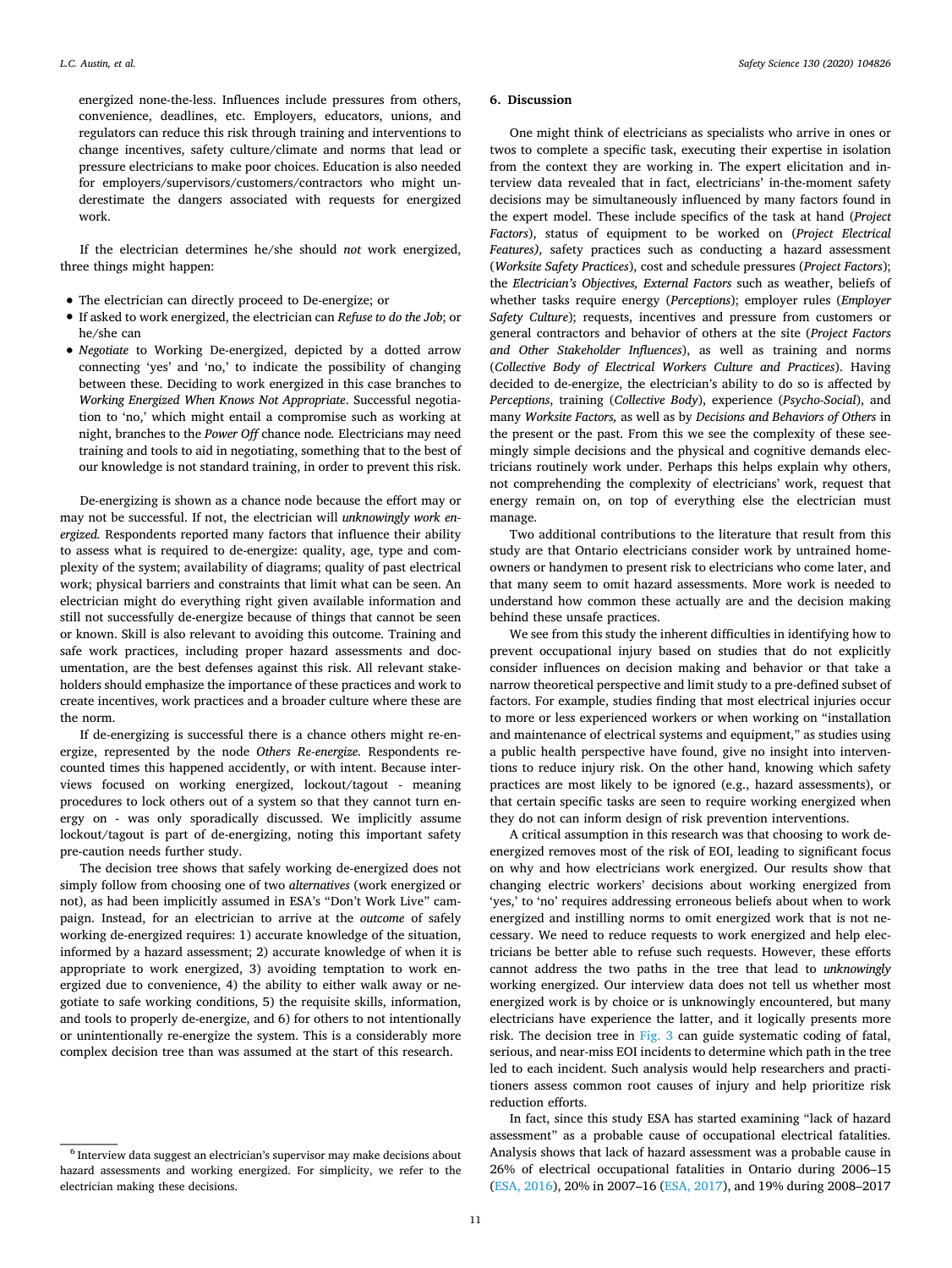([Electrical Safety Authority, 2018\)](#page-11-20). Our work, together with this data, suggests a need for regulators, like ESA, and other key stakeholders including unions and employers, to work together to support and enable continuous learning and sharing of best practices through establishment of a Community of Practice that focuses on improving safety decisions and behaviors, including routine conduct of hazard assessments.

Another interesting contribution to the literature is the finding that electricians sometimes must negotiate to safe working conditions. This was not discussed in great detail by respondents, nor did most respondents indicate how they feel about their skill in this area, suggesting need for further study – how often does this happen? what are the aids and barriers to successful negotiation? We do not believe that negotiating to safety is a standard part of formal or apprenticeship training in Ontario and are not aware of literature on this topic. This research suggests the need for such training, and also for aids or standard practices that help electricians achieve agreement to de-energize.

This work demonstrates that a grounded theory approach can leverage a mental models methodology to make the precursors to undesirable behaviors in organizations more visible. Pre-cursors influencing unsafe decisions/behaviors include individuals' mental models, organizational influences, other stakeholders and external influences, the system being worked on, and the specific work context. This research provides an example of how the two research methods are complementary, and together offer more than either alone. The approach used allowed us to go deeper than simply 'blaming the individual' in seeking causes of unsafe behavior in organizations. In considering the decision tree and thinking about interventions to prevent unsafe behaviors, we easily see that the typical remedies calling for better training only address the cognitive precursors. Addressing the other pre-cursors requires focus on organizational changes to incentives, management, or safety culture, or changes to external influences outside the organization, that affect not only the focal actor, but those who influence his or her decisions and chance events that affect paths followed.

## **7. Conclusions**

The mental models interview data provided insights not found previously in other published studies related to electrical occupational safety and injury. This method, when combined with the grounded theory approach to theory development, was especially powerful in helping make visible why undesired behavioral outcomes arise. We believe the advantages it offers, in terms of allowing an in-depth understanding of multi-faceted complex behaviors and outcome states, establish its value as a research approach. We believe this is an approach that could be fruitfully employed to understand a wide range of decisions and behaviors, not only within occupational injury, but regarding other types of unsafe behavior in organizations as well.

Our study is not, of course, without limitations. The small sample size and qualitative analysis limit generalizability to broader populations, although this work provides rich insights that can be used in designing quantitative research to understand population level beliefs, behaviors, and experiences. It is possible our small sample is biased towards electricians who are especially concerned about electrical safety, or in some other way, despite our efforts to avoid building bias into our sample. The sourcing of our data in Ontario might make some findings less relevant to other geographies.

Electricians' safe work decisions take place in complex, dynamic settings. Incident reports that stop at determining a worker did something wrong seldom elicit the rich detail found in the qualitative data analyzed in this study. This work demonstrates how a decision theoretic systems approach, very different from the public health approach that permeates most occupational injury prevention literature, and from the behavioral safety or cultural safety approaches that permeate most organizational safety literature, has great potential to help us understand the complex social, technical, and context factors that influence individuals' decisions and safety behaviors, which in turn affect the probability and magnitude of injury.

#### **8. Author notes**

This work was supported by the Electrical Safety Authority, Ontario. The work and conclusions are those of the authors.

## **Declaration of Competing Interest**

The authors declare that they have no known competing financial interests or personal relationships that could have appeared to influence the work reported in this paper.

### **Appendix A. Supplementary material**

Supplementary data to this article can be found online at [https://](https://doi.org/10.1016/j.ssci.2020.104826)  [doi.org/10.1016/j.ssci.2020.104826](https://doi.org/10.1016/j.ssci.2020.104826).

#### **References**

- <span id="page-11-6"></span>[Amabile, T.M., 1993. Motivational synergy: Toward new conceptualizations of intrinsic](http://refhub.elsevier.com/S0925-7535(20)30223-X/h0005) [and extrinsic motivations in the workplace. Hum. Resour. Manag. Rev. 3, 185–201](http://refhub.elsevier.com/S0925-7535(20)30223-X/h0005).
- <span id="page-11-9"></span>Austin, L.C., Fischhoff, B., 2012. Injury prevention and risk communication: a mental models approach. Inj. Prev. 18, 124–129. [https://doi.org/10.1136/injuryprev-2011-](https://doi.org/10.1136/injuryprev-2011-040079)  [040079](https://doi.org/10.1136/injuryprev-2011-040079).
- <span id="page-11-10"></span>[Baron, J., 2000. Thinking and Deciding, third ed. Cambridge Univeristy Press, New York.](http://refhub.elsevier.com/S0925-7535(20)30223-X/h0015)
- <span id="page-11-4"></span>[Bostrom, A., Atman, C., Fischhoff, B., Morgan, M.G., 1994. Evaluating risk communica](http://refhub.elsevier.com/S0925-7535(20)30223-X/h0020)[tions: completing and correcting mental models of hazardous processes, Part I1. Risk](http://refhub.elsevier.com/S0925-7535(20)30223-X/h0020)  [Anal. 14, 789–798](http://refhub.elsevier.com/S0925-7535(20)30223-X/h0020).
- <span id="page-11-12"></span>Campbell, R.B., Dini, D.A., 2015. Occupational Injuries From Electrical Shock and Arc Flash Events. Quincy.
- <span id="page-11-0"></span>Canadian Standards Association, 2012. Workplace Electrical Safety: Z462-12. Mississauga.
- <span id="page-11-8"></span>Casey, T., Griffin, M.A., Harrison, H.F., Neal, A., 2017. Safety climate and culture: integrating psychological and systems perspectives. J. Occup. Health Psychol. 22, 341–353. <https://doi.org/10.1037/ocp0000072>.
- <span id="page-11-1"></span>Cawley, J.C., Homce, G.T., 2008. Trends in Electrical Injury in the U.S., 1992–2002. IEEE Trans. Ind. Appl. 44, 962–972. [https://doi.org/10.1109/TIA.2008.926229.](https://doi.org/10.1109/TIA.2008.926229)
- <span id="page-11-13"></span>Cawley, J.C., Homce, G.T., 2003. Occupational electrical injuries in the United States, 1992–1998, and recommendations for safety research. J. Safety Res. 34, 241–248. [https://doi.org/10.1016/S0022-4375\(03\)00028-8.](https://doi.org/10.1016/S0022-4375(03)00028-8)
- <span id="page-11-7"></span>Choudhry, R.M., Fang, D., Mohamed, S., 2007. The nature of safety culture: A survey of the state-of-the-art. Saf. Sci. 45, 993–1012. [https://doi.org/10.1016/j.ssci.2006.09.](https://doi.org/10.1016/j.ssci.2006.09.003)  [003](https://doi.org/10.1016/j.ssci.2006.09.003).
- <span id="page-11-3"></span>Corbin, J., Strauss, A., 1990. Grounded theory research: procedures, canons and evaluative criteria. Qual. Sociol. 13, 3–21. <https://doi.org/10.1007/BF00988593>.
- Corgnet, B., Gómez-Miñambres, J., Hernán-Gonzalez, R., 2015. Goal setting and monetary incentives: when large stakes are not enough. Manage. Sci. [https://doi.org/10.](https://doi.org/10.1287/mnsc.2014.2068)  [1287/mnsc.2014.2068.](https://doi.org/10.1287/mnsc.2014.2068)
- <span id="page-11-5"></span>Cox, P., Niewöhner, J., Pidgeon, N., Gerrard, S., Fischhoff, B., Riley, D., 2003. The use of mental models in chemical risk protection: developing a generic workplace methodology. Risk Anal. 23, 311–324. [https://doi.org/10.1111/1539-6924.00311.](https://doi.org/10.1111/1539-6924.00311)
- DeJoy, D.M., 2005. Behavior change versus culture change: Divergent approaches to managing workplace safety. Saf. Sci. 43, 105–129. [https://doi.org/10.1016/j.ssci.](https://doi.org/10.1016/j.ssci.2005.02.001)  [2005.02.001](https://doi.org/10.1016/j.ssci.2005.02.001).
- Downs, J.S., Murray, P.J., Bruin de Bruine, W., Penrose, J., Palmgren, C., Fischhoff, B., 2004. Interactive video behavioral intervention to reduce adolescent females ' STD risk : a randomized controlled trial. Soc. Sci. Med. 59, 1561–1572. [https://doi.org/](https://doi.org/10.1016/j.socscimed.2004.01.032)  [10.1016/j.socscimed.2004.01.032.](https://doi.org/10.1016/j.socscimed.2004.01.032)
- <span id="page-11-20"></span>ESA, 2018. 2017 Ontario Electrical Safety Report. Mississauga.
- <span id="page-11-19"></span>ESA, 2017. 2016 Ontario Electrical Safety Report. Mississauga.
- <span id="page-11-18"></span>ESA, 2016. Ontario Electrical Safety Report 2015. Mississauga.
- <span id="page-11-2"></span>ESA, 2014. Ontario Electrical Safety Report, 13th Edition. Mississauga.
- <span id="page-11-15"></span>[Fink, J.W., Rog, L., Bush, S.S., Pliskin, N.H., 2011. Electrical Injury in the Workplace. In:](http://refhub.elsevier.com/S0925-7535(20)30223-X/h0105)  [Bush, S.S., Iverson, G.L. \(Eds.\), Neuropsychological Assessment of Work-Related](http://refhub.elsevier.com/S0925-7535(20)30223-X/h0105)  [Injuries. Guilford Press, pp. 80–105.](http://refhub.elsevier.com/S0925-7535(20)30223-X/h0105)
- <span id="page-11-11"></span>Fischhoff, B., Slovic, P., Lichtenstein, S., Read, S., Combs, B., 1978. How safe is safe enough? A psychometric study of attitudes towards technological risks and benefits. Policy Sci. 9, 127–152. <https://doi.org/10.1007/BF00143739>.
- <span id="page-11-14"></span>[Gammon, T., Lee, W.-J., Zhenyuan, Z., Johnson, B., 2015. Electrical safety, electrical](http://refhub.elsevier.com/S0925-7535(20)30223-X/h0115)  [hazards & the 2018 NFPA 70E, time to update Annex K? IEEE Trans Ind. Appl. 51,](http://refhub.elsevier.com/S0925-7535(20)30223-X/h0115) [2709–2716](http://refhub.elsevier.com/S0925-7535(20)30223-X/h0115).
- <span id="page-11-16"></span>[Glaser, B.G., Strauss, A.L., 1967. The discovery of grounded theory: Strategies for qua](http://refhub.elsevier.com/S0925-7535(20)30223-X/h0120)[litative research. Weidenfeld and Nicolson, London](http://refhub.elsevier.com/S0925-7535(20)30223-X/h0120).
- <span id="page-11-17"></span>Guest, G., Bunce, A., Johnson, L., 2006. How many interviews are enough? An experiment with data saturation and variability. Field Methods 18, 59–82. [https://doi.org/10.](https://doi.org/10.1177/1525822X05279903) [1177/1525822X05279903.](https://doi.org/10.1177/1525822X05279903)